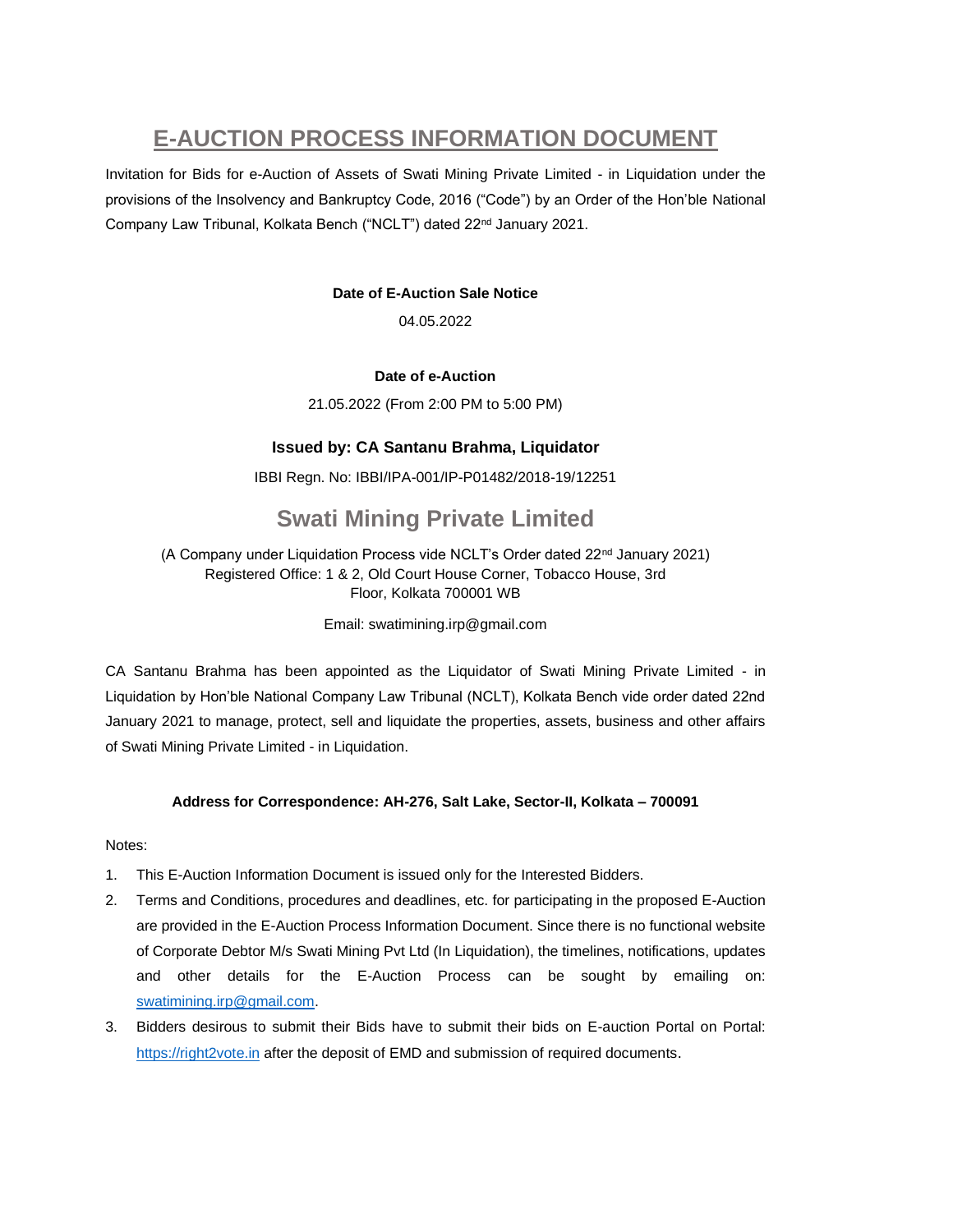#### **DISCLAIMER**

- *1. This E-Auction Process Document is issued by Santanu Brahma, the Liquidator appointed by*  Hon'ble NCLT, Kolkata Bench, in the matter of Swati Mining Pvt. Ltd. (In Liquidation) for general *information purposes only.*
- *2. The purpose of this document is to lay out the process for submitting the E-Auction Bids for the Assets of Swati Mining Pvt. Ltd. (in liquidation) (the "Company" or "SMPL") in accordance with the Insolvency and Bankruptcy Code, 2016 ('IBC').*
- *3. This document has not been approved or registered with any regulatory or statutory authority of the Government of India or any State Government. Nothing herein or in materials relating to the E-Auction Process Document should be construed as legal, financial, accounting, regulatory, tax or any other advice by the Liquidator.*
- *4. It is to be noted that no information is provided in this E-Auction Process Document, claims to be comprehensive, independent due diligence of the intended user of this document or the bidder is highly recommended.*
- *5. This E-Auction Process Document and information contained herein or disclosed should not be printed, reproduced, transmitted, sold, distributed, or published by the recipient, without prior written approval from the Liquidator.*
- *6. Neither the Liquidator nor his team, Associates, consultants etc. shall be liable for any damages, whether direct or indirect, including loss of revenue or profits that may arise from or in connection*  with the use of this E-Auction Process Document, including for the E-Auction Participant not being *selected as a Successful Auction Participant or on account of any decision taken by the Liquidator.*
- *7. Further, apart from the provisions set out in this E-Auction Process Document, the E-Auction process applicant shall be responsible for fully satisfying the requirements and Provisions of the Insolvency and Bankruptcy Code, 2016 and of the Insolvency and Bankruptcy Board of India (Liquidation Process) Regulations, 2016 as well as all laws in force that are or may be applicable to the applicant or the sale process and for obtaining requisite regulatory approvals.*
- *8. It is to be noted that by procuring a copy of this E-Auction Process Document, the recipient accepts the terms of this disclaimer, which forms an integral part of this E-Auction Process Document and part of all the other terms and conditions of this E-Auction Process Document.*
- *9. Under no circumstances shall the E-Auction Participant make any contact, direct or indirect, by any mode whatsoever, with the Company or its past employees, consultants etc. until the Liquidator gives his Written Permission.*
- *10. The Property and Assets of the Company are proposed to be sold on "As is where is basis", "As is what is basis", "Whatever there is basis" and "No recourse basis" and the proposed sale of assets of the Company does not entail transfer of any other title, except the title which the Company had*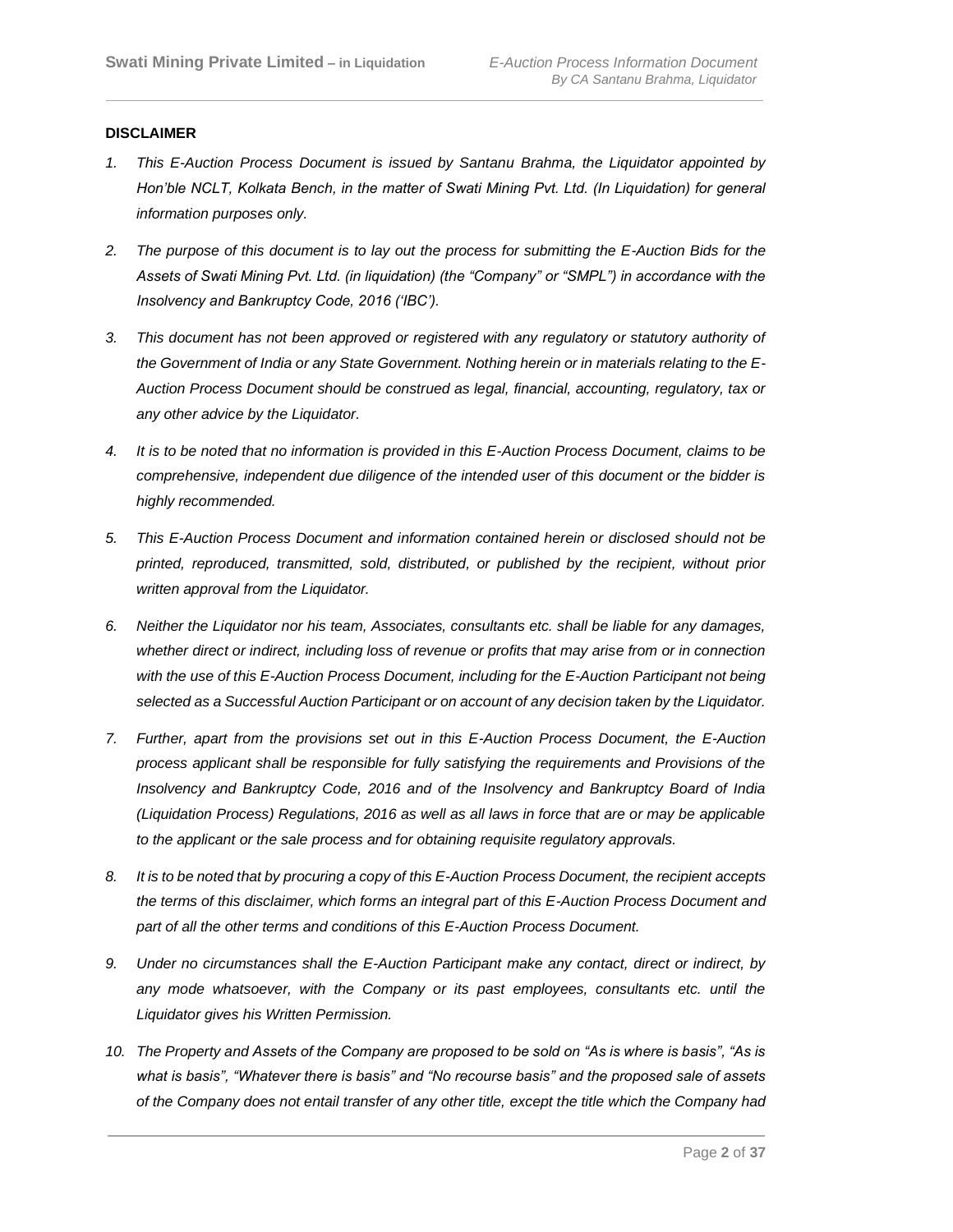*on its assets as on date of transfer. The Liquidator does not take or assume any responsibility for any shortfall or defect or shortcoming in the moveable/immovable assets of the Company.*

- *11. The E-Auction Participant shall bear all its costs and charges associated with or relating to the preparation and submission of its bid including but not limited to Physical and Electronic preparation, copying, postage, delivery fees, expenses associated with any demonstrations or presentations which may be required by the Liquidator or any other costs incurred in connection with or relating to its bid.*
- *12. This E-Auction Process Document is neither an agreement nor an offer by the Liquidator to the Prospective Bidder(s) or any other person. The objective of this E-Auction Process Document is*  to provide interested parties with information that may be useful to them in making their bids. It *may be noted that the assumptions, assessments, statements and information contained in the E-Auction Process Document may not be complete, accurate, adequate or correct. Each Bidder should, therefore, conduct its own due diligence, investigations and analysis and should also check the accuracy, adequacy, correctness, reliability and completeness of the assumptions, assessments, statements and information contained in this E-Auction Process Document and may get independent advice from appropriate sources.*
- *13. Information provided in this E-Auction Process Document to the Bidder(s) has been collected and collated from several sources. The information given by no means claims to be an exhaustive account of statutory requirements and should not be regarded as complete. The Liquidator accepts no liability or responsibility for the authenticity, accuracy or otherwise for any statement or information contained in the E-Auction Process Document.*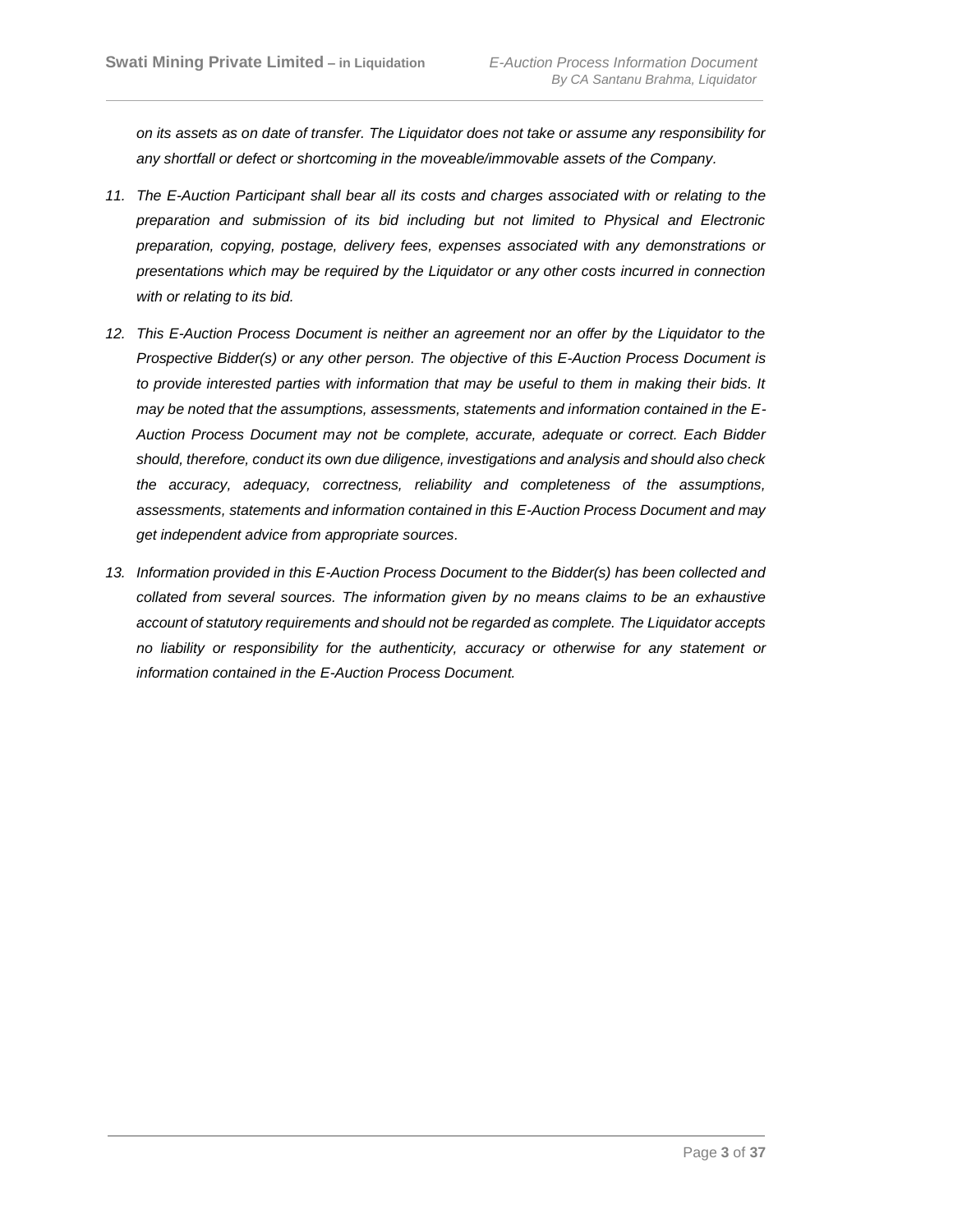# **Table of Contents**

| A. |                                                                                                                                                                                                                                                                                                                                                                                                                                                                  |  |
|----|------------------------------------------------------------------------------------------------------------------------------------------------------------------------------------------------------------------------------------------------------------------------------------------------------------------------------------------------------------------------------------------------------------------------------------------------------------------|--|
| В. |                                                                                                                                                                                                                                                                                                                                                                                                                                                                  |  |
| C. | $\label{f:1} \text{Introduction} \,\, \ldots \,\, \ldots \,\, \ldots \,\, \ldots \,\, \ldots \,\, \ldots \,\, \ldots \,\, \ldots \,\, \ldots \,\, \ldots \,\, \ldots \,\, \ldots \,\, \ldots \,\, \ldots \,\, \ldots \,\, \ldots \,\, \ldots \,\, \ldots \,\, \ldots \,\, \ldots \,\, \ldots \,\, \ldots \,\, \ldots \,\, \ldots \,\, \ldots \,\, \ldots \,\, \ldots \,\, \ldots \,\, \ldots \,\, \ldots \,\, \ldots \,\, \ldots \,\, \ldots \,\, \ldots \,\, \$ |  |
| D. |                                                                                                                                                                                                                                                                                                                                                                                                                                                                  |  |
| Е. |                                                                                                                                                                                                                                                                                                                                                                                                                                                                  |  |
| F. |                                                                                                                                                                                                                                                                                                                                                                                                                                                                  |  |
| G. |                                                                                                                                                                                                                                                                                                                                                                                                                                                                  |  |
| Н. |                                                                                                                                                                                                                                                                                                                                                                                                                                                                  |  |
| Ι. |                                                                                                                                                                                                                                                                                                                                                                                                                                                                  |  |
| J. |                                                                                                                                                                                                                                                                                                                                                                                                                                                                  |  |
| Κ. |                                                                                                                                                                                                                                                                                                                                                                                                                                                                  |  |
| L. |                                                                                                                                                                                                                                                                                                                                                                                                                                                                  |  |
| М. |                                                                                                                                                                                                                                                                                                                                                                                                                                                                  |  |
| N. |                                                                                                                                                                                                                                                                                                                                                                                                                                                                  |  |
| O. |                                                                                                                                                                                                                                                                                                                                                                                                                                                                  |  |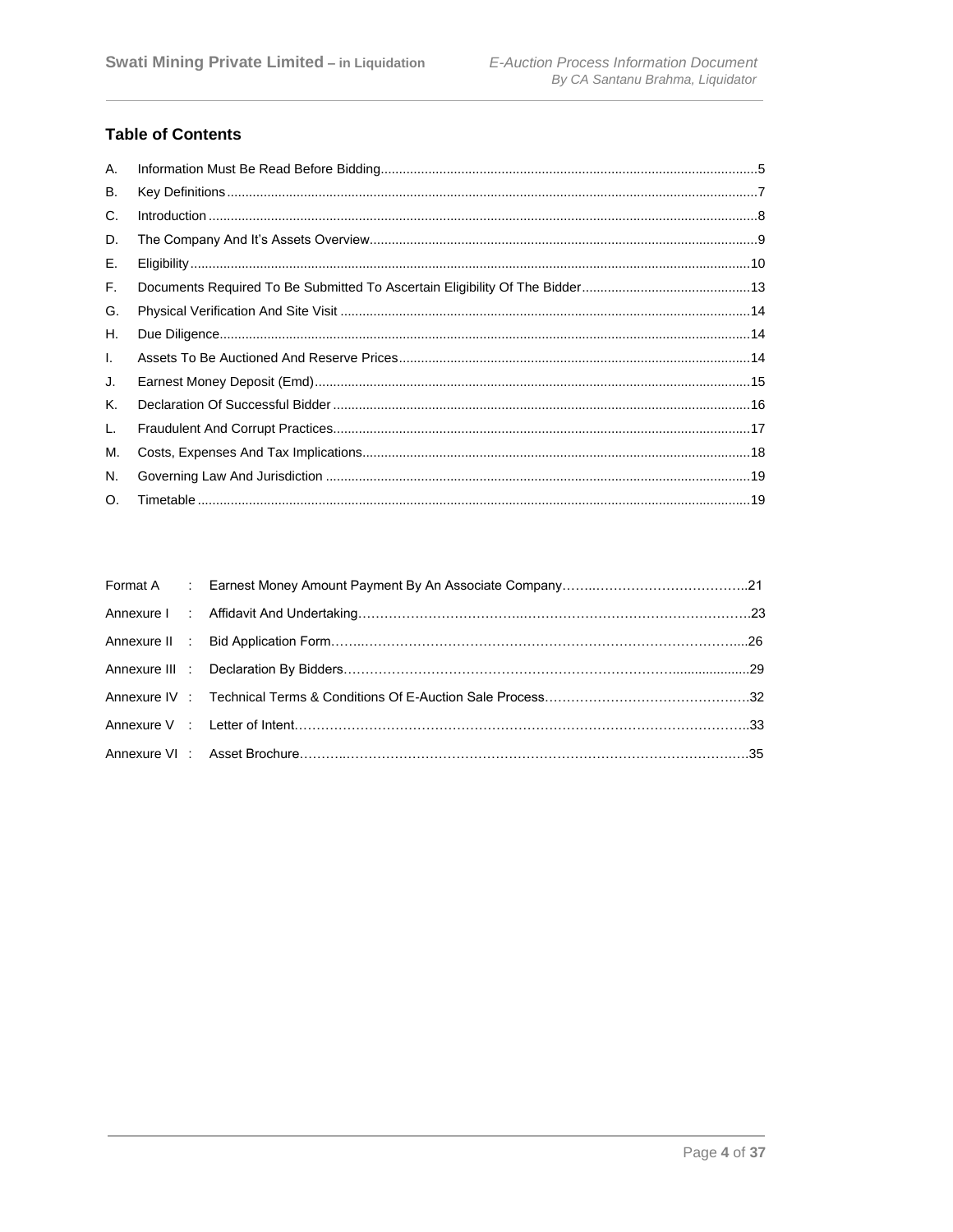# **A. Information Must Be Read Before Bidding**

- 1. This e-Auction Process Information Document has been issued to carry out  $2<sup>nd</sup>$  electronic auction (e-Auction) of assets of Swati Mining Private Limited (in liquidation) (the "Company" or "Corporate Debtor") under the provisions of the Insolvency and Bankruptcy Code, 2016 ("the Code") and the Insolvency and Bankruptcy Board of India (Liquidation Process) Regulations, 2016 (Liquidation Process Regulations).
- 2. The information provided in this e-Auction Process Information Document should be read together with the provisions of the Code and the Liquidation Process Regulations. In the event of a conflict between this e-Auction Process Information Document and the Code or the Liquidation Process Regulations, the provisions of the Code or the Liquidation Process Regulations, as the case may be, shall always prevail.
- 3. The information contained in this e-Auction Process Information Document or subsequently provided to Bidder(s), whether verbally or in documentary or any other form by or on behalf of the Liquidator, is provided to Bidder(s) on the terms and conditions as set out in this e-Auction Process Information Document.
- 4. The Liquidator may in his absolute discretion, but without being under any obligation to do so, update, amend or supplement the information, assessment, or assumptions contained in this e-Auction Process Information Document.
- 5. The issuance of this e-Auction Process Information Document does not imply that the Liquidator is bound to select a Bidder or to appoint the Preferred Bidder as Successful Bidder for the assets of the company and the Liquidator reserves the right to reject all or any of the Bidders or bids without assigning any reason whatsoever.
- 6. Right2vote Infotech Private Limited, B406, Hill Side, Raheja Vihar, Chandivali, Mumbai 400072 (e-Auction Service Provider") has been appointed as the e-Auction Service Provider. The sale of the Assets and Properties of the Company shall be undertaken by the e-Auction Service Provider for and on behalf of the Seller through an e-Auction platform provided on the website portal of the e-Auction Service Provider ("Platform"). Other details concerning the e-Auction are as follows:

| Type of Bid          | E-Auction                                                  |
|----------------------|------------------------------------------------------------|
| Liquidator           | Santanu Brahma (Liquidator of Swati Mining Pvt. Ltd.)      |
| Website of E-Auction | https://right2vote.in                                      |
| service provider     |                                                            |
| Service Provider     | Right2vote Infotech Private Limited.                       |
|                      | B406, Hill Side, Raheja Vihar, Chandivali, Mumbai - 400072 |
|                      | Contact Person: Mr. Neeraj Gutgutia                        |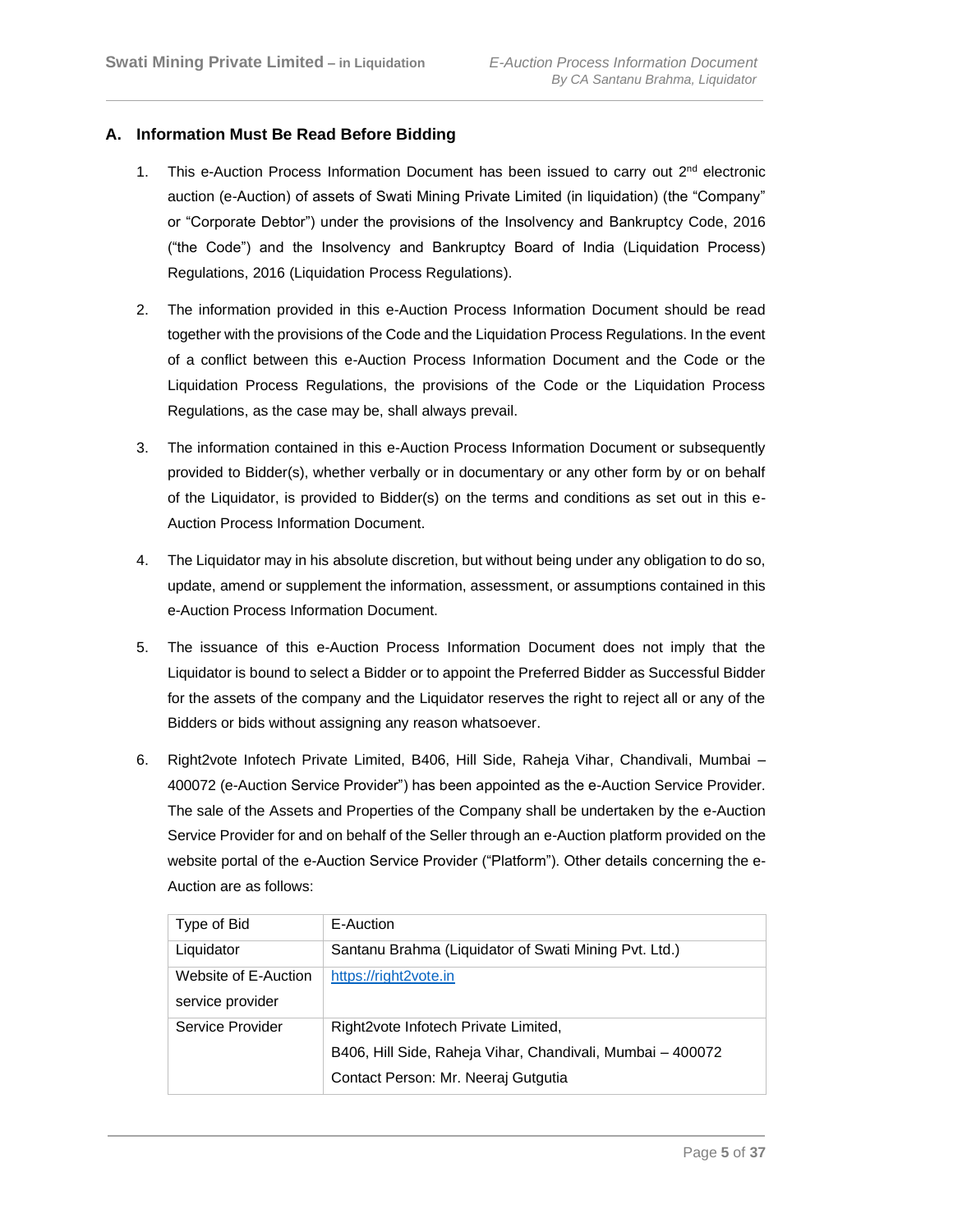|                      | Email ID: contact@Right2vote.in                                           |
|----------------------|---------------------------------------------------------------------------|
|                      | Mobile No.: 9920591306                                                    |
| Annexures and        | Format A: Format for payment by EMD by Associate Company                  |
| Formats              | <b>Annexure-I:</b> Affidavit and Undertaking                              |
|                      | <b>Annexure-II:</b> Bid form (to be duly filled in and signed and stamped |
|                      | by the Bidder and uploaded)                                               |
|                      | <b>Annexure-III:</b> Declaration by the Bidder (to be duly filled in and  |
|                      | signed, stamped by the Bidder, and uploaded along with the Bid            |
|                      | form)                                                                     |
|                      | <b>Annexure-IV:</b> Terms & Condition of the e-Auction                    |
|                      | <b>Annexure-V: Letter of Intent</b>                                       |
|                      | <b>Annexure-VI: Asset Brochure</b>                                        |
| Special Instructions | Please note that this bidding is a serious matter and last-minute         |
|                      | bidding may lead to unnecessary lapses. Neither the e-Auction             |
|                      | Service Provider nor the Liquidator will be responsible for any           |
|                      | lapses on part of the Bidders                                             |

- 7. All terms and conditions concerning the sale of the assets and properties of the company shall be governed by the directions of the Liquidator, NCLT, and in accordance with the provisions of applicable laws. As mandated by the NCLT, the Liquidator shall exercise all rights concerning the sale of the Assets and Properties and it would be open to the Liquidator to appoint such experts, professionals or other persons, as the Liquidator might think necessary, in consultation with NCLT, to enable the sale of the assets.
- 8. The Annexures to this e-Auction Process Information Document shall form an integral part hereof and this e-Auction Process Information Document shall always be read in conjunction with the Annexures appended hereto.
- 9. The title docu[ment relating to the assets](mailto:swatimining.irp@gmail.com) shall be available on request to be made to the Liquidator at swatimining.irp@gmail.com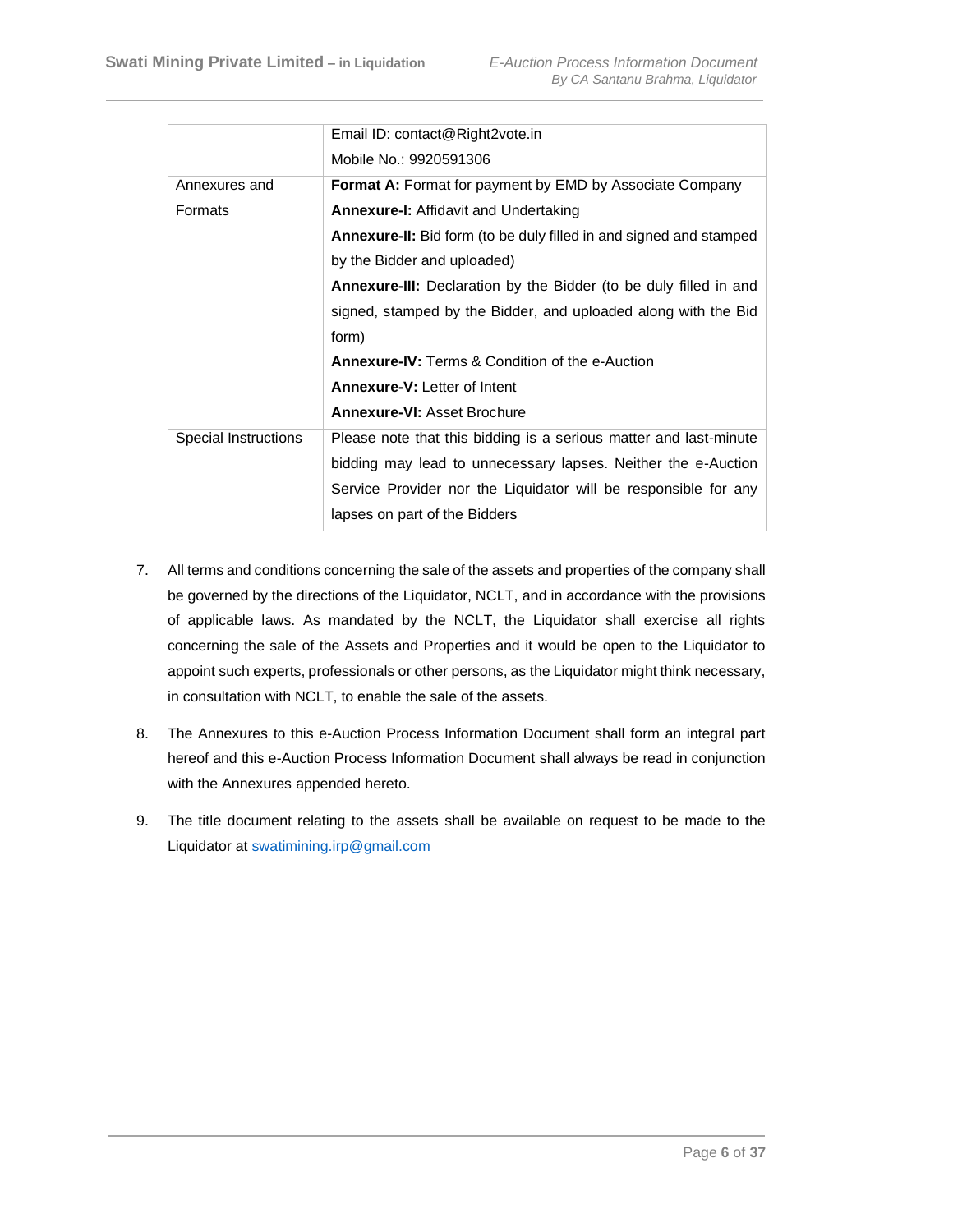# <span id="page-6-0"></span>**B. Key Definitions**

**"Adjudicating Authority"** or **"NCLT"** *shall mean the Hon'ble Kolkata Bench of the National Company Law Tribunal;*

**"Applicable Laws"** *shall mean, all the applicable laws, codes, regulations, rules, guidelines, circulars, re-enactments, revisions, applications and adaptations thereto, judgments, decrees, injunctions, writs and orders of any court, arbitrator or governmental agency or authority, rules, regulations, orders and interpretations of any governmental authority, court or statutory or other body applicable for such transactions or for any activities occurring as a result of such transaction including but not limited to the IBC, Liquidation Regulations, Companies Act, 1956 / 2013 (as applicable), Competition Act, 2002, Transfer of Property Act, 1882, Sale of Goods Act, 1930, Foreign Exchange Management Act, 1999, whether in effect as of the date of this e-Auction Process Information Document or thereafter and each as amended from time to time;*

**"Bid"** *means, any bid submitted by the Bidders as required in terms of this e-Auction Process Information Document and in accordance with the provisions of IBC read together with the Liquidation Process Regulations and the Applicable Laws;*

**"Control"** *shall mean a person holding more than 26% (twenty-six percent) of the voting share capital in a company or the ability to appoint the majority of the directors on the board of another company or the ability of a company to direct or cause the direction of the management and policies of another company, whether by operation of law or by contract or otherwise;*

**"e-Auction Process Participant"** or **"Bidder"** *means, Person or Persons who submitted a bid as per the e-Auction Process Information Document; and shall include a Qualified Bidder or the Successful Bidder, as the case may be, and as the context requires;*

**"e-Auction Process Information Document"** *means this document including all the appendices hereto, for the purposes of setting out the process for submission of a bid and selection of Successful Bid in accordance with the provisions of the IBC and shall include all supplements, modifications, amendments, alterations or clarifications thereto issued in accordance with the terms hereof.*

**"IBC"** *shall mean Insolvency and Bankruptcy Code, 2016 and the related rules and regulations and regulations issued thereunder, as amended from time to time.*

**"Liquidation Process Regulations"** *means, the Insolvency and Bankruptcy Board of India (Liquidation Process) Regulations 2016 as amended from time to time;*

**"Liquidator"** *means an insolvency professional appointed as a liquidator in accordance with section 34 of the IBC;*

**"Person"** *shall mean an individual, a partnership firm, an association, a corporation, a limited company, a trust, a body corporate, bank or financial institution or any other body, whether incorporated or not;*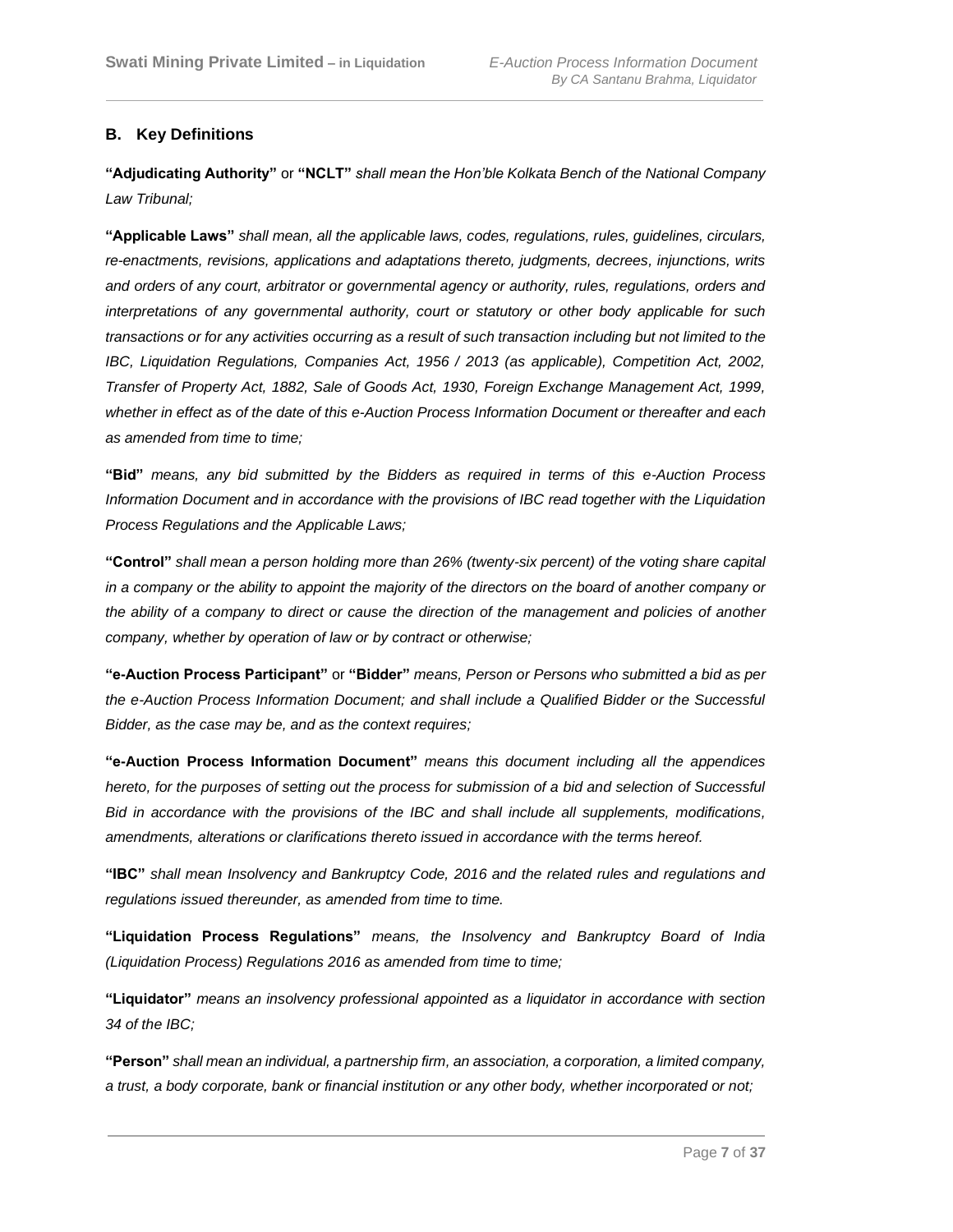**"Qualified Bidder(s)"** *shall mean a Bidder who fulfills the eligibility criteria listed out in the e-Auction Process Information Document.*

**"Successful Bidder"** or **"Successful e-Auction Process Participant"** *means, the Qualified Bidder whose bid is approved and who is declared successful by the Liquidator at the end of the determined auction phase.*

<span id="page-7-0"></span>**"Schedule I"** *refers to the Schedule I under the Insolvency and Bankruptcy Board of India (Liquidation Process) Regulations, 2016.*

# **C. Introduction**

- 1. The Company's Liquidation Process has been initiated under the provisions of the IBC and the Liquidation Process Regulations by an Order of the NCLT, Kolkata Bench with effect from 22<sup>nd</sup> January 2021. As per the said order, Santanu Brahma has been appointed as the Liquidator.
- 2. It is the endeavour of the Liquidator to sell the assets and properties comprising the liquidation estate of the Company in the manner specified under Regulation 32 of the Liquidation Process Regulations, any other rules, regulations, orders, circulars, directions or notifications or the like, issued pursuant to or under the IBC or the Liquidation Process Regulations, as the case may be, and as per directions, if any, of the NCLT in respect of the liquidation process of the Company and in the manner specified in this e-Auction Process Information Document.
- 3. The e-Auction would be conducted in the manner specified in the Schedule I, as provided under Regulation 33 of the Liquidation Process Regulations, any other rules, regulations, orders, circulars, directions or notifications or the like, issued pursuant to or under the IBC or the Liquidation Process Regulations, as the case may be, and as per directions if any, of the NCLT in respect of the liquidation process of the Company and in the manner specified in this e-Auction Process Information Document.
- 4. The e-Auction Participants are encouraged to make themselves acquainted with the provisions of the IBC and the Liquidation Process Regulations and any other rules, regulations, orders, circulars, directions or notifications or the like, issued pursuant to or under the IBC or the Liquidation Process Regulations, as the case may be.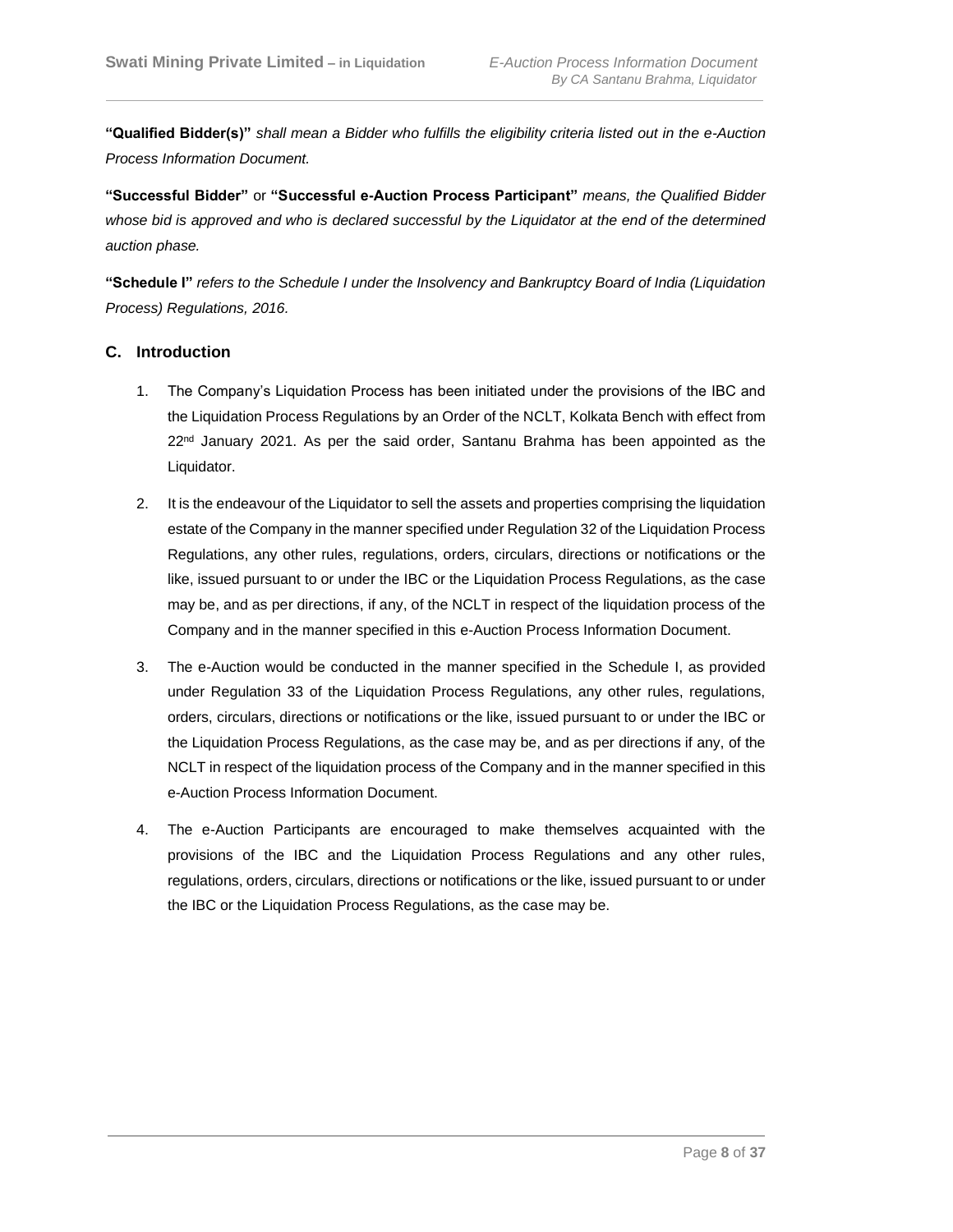# <span id="page-8-0"></span>**D. The Company And It's Assets Overview**

#### **Brief Background:**

Swati Mining Private Limited (hereinafter referred to as "the Company") is a company incorporated on 4 th April 2007 under the name and style of 'Swati Mining Private Limited' under the provisions of the Companies Act, 1956. The company is engaged in the business of wholesale trading of Iron ore and various other mineral ores.

#### **Present Status:**

National Company Law Tribunal, Kolkata Bench, vide order dated 08<sup>th</sup> July 2019, initiated the Corporate Insolvency Resolution Process ("CIRP") of the Company under section 9 of the IBC and appointed Mr. Saurabh Basu, as Interim Resolution Professional. Subsequently, Mr. Santanu Brahma has been appointed as a Resolution Professional. The Hon'ble NCLT, Kolkata Bench, ordered for liquidation of the Company on 22<sup>nd</sup> January 2021 and appointed Mr. Santanu Brahma as Liquidator of the Company.

The 1<sup>st</sup> E-Auction of the corporate debtor was held on 07.10.2021 and thereafter this  $2^{nd}$  E-auction is proposed to be conducted on 20.12.2021 in respect to the remaining asset as follows:

| SI. No. | <b>Particulars</b> | <b>Details</b>     |
|---------|--------------------|--------------------|
|         | Motor Vehicle      | BMW X1 (WB06F4311) |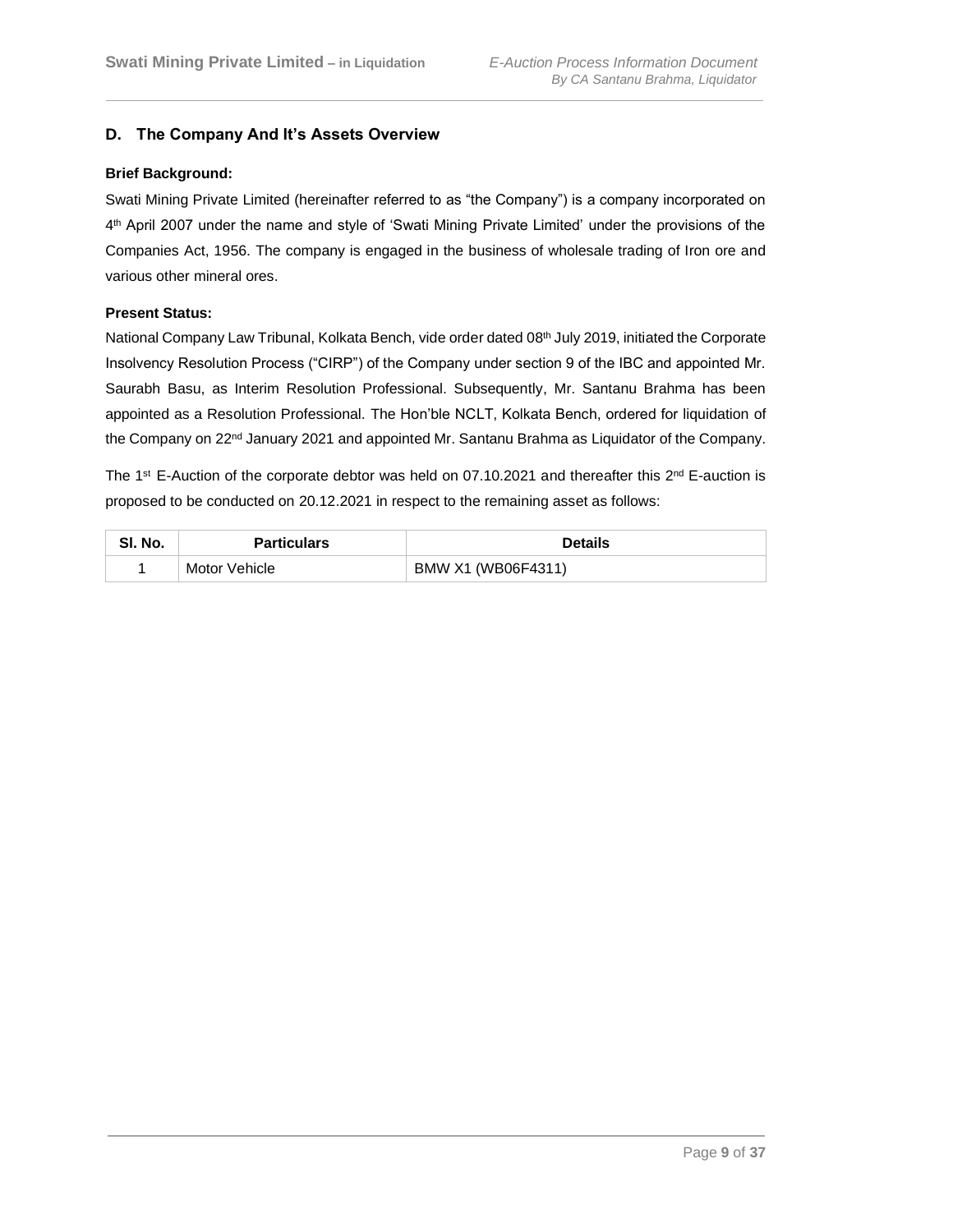# <span id="page-9-0"></span>**E. Eligibility**

An e-Auction Process Applicant shall not be eligible to submit a bid for the purchase of assets of the Company if it fails to meet the eligibility criteria as set out in Section 29A of the IBC (as amended from time to time) which has been annexed to this document as **"Annexure I"**.

A careful reading of Section 29-A of the IBC states that a person shall not be eligible to submit a bid, if such person, or any other person acting jointly or in concert with such person –

- a) Is an undischarged insolvent;
- b) Is a wilful defaulter in accordance with the guidelines of the Reserve Bank of India issued under the Banking Regulation Act, 1949;
- c) Has an account, or an account of a corporate debtor under the management or control of such person or of whom such person is a promoter, classified as a non-performing asset in accordance with the guidelines of the Reserve Bank of India issued under the Banking Regulation Act 1949 or guidelines of a financial sector regulator issued under any other law for the time being in force and at least a period of one year has lapsed from the date of such classification till the date of commencement of the liquidation process of the corporate debtor.

*Provided that the person shall be eligible to submit a bid if such person makes payment of all overdue amounts with interest thereon and charges relating to non-performing asset accounts before submission of bid;*

*Provided further that nothing in this clause shall apply to a bidder where such bidder is a financial entity and is not a related party to the corporate debtor.*

- d) Has been convicted for any offense punishable with imprisonment:
	- i. for two years or more under any Act specified under the Twelfth Schedule; or
	- ii. for seven years or more under any law for the time being in force:

*Provided that this clause shall not apply to a person after expiry of a period of two years from the date of his release from imprisonment:*

e) Is disqualified to act as a director under the Companies Act, 2013;

*Provided that this clause shall not apply in relation to a connected person referred to in clause (iii) of explanation I*

- f) Is prohibited by the Securities and Exchange Board of India from trading in securities or accessing the securities markets;
- g) Has been a promoter or in the management control of a corporate debtor in which a preferential transaction, undervalued transaction, extortionate credit transaction or fraudulent transaction has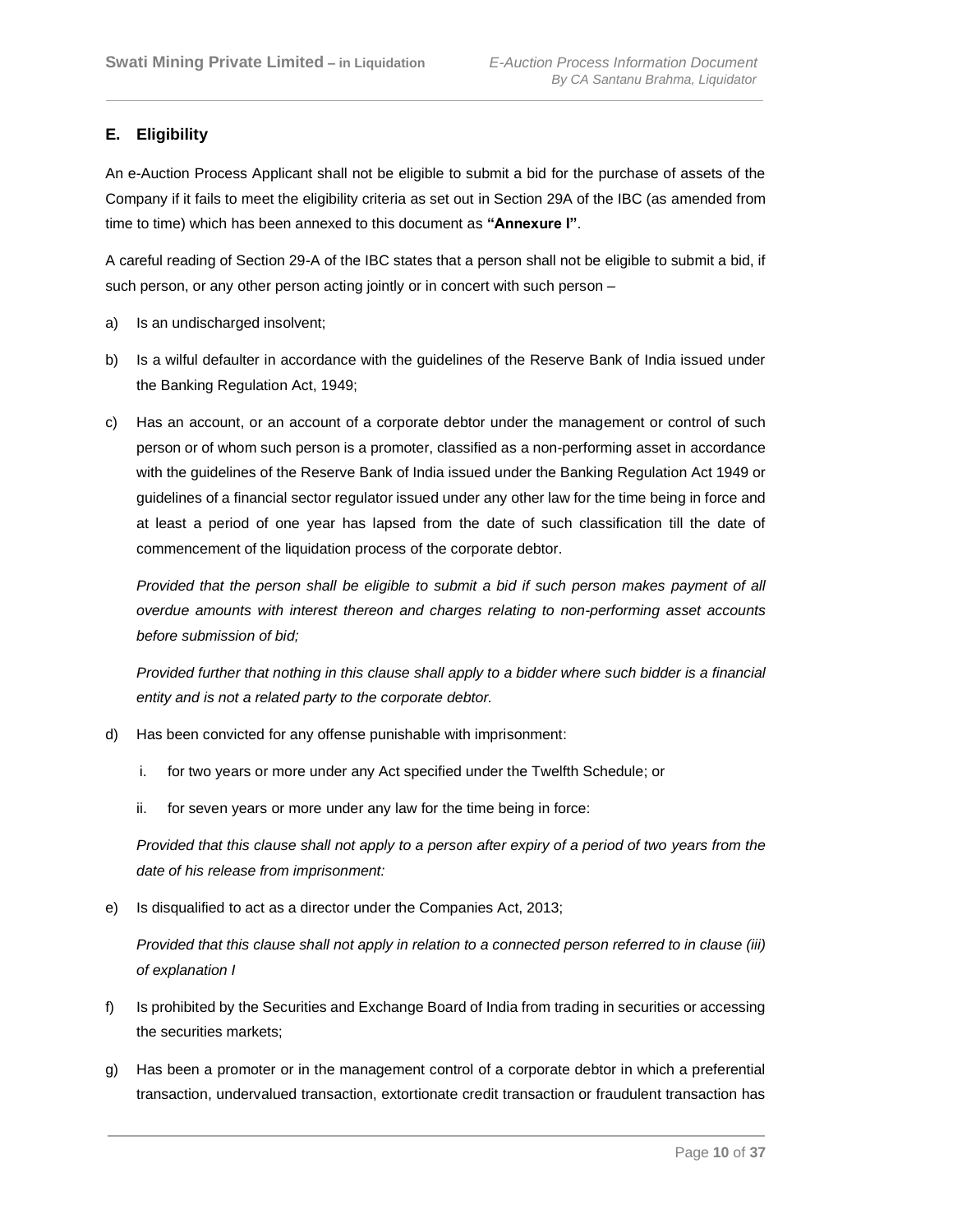taken place and in respect of which an order has been made by the Adjudicating Authority under this Code;

- h) Has executed a guarantee in favour of a creditor in respect of a corporate debtor against which an application for insolvency resolution made by such creditor has been admitted under this Code and such guarantee has been invoked by the creditor and remains unpaid In full or part.
- i) is subject to any disability, corresponding to clauses (a) to (h), under any law in a jurisdiction outside India; or
- j) Has a connected person not eligible under clauses (a) to (i)

*Explanation – For the purposes of this clause, the expression "connected person" means*

- *i. Any person who is the promoter or in the management or control of the e-Auction process applicant; or*
- *ii.* Any person who shall be the promoter or in management or control of the assets of the *Company pursuant to sale thereof as part of the liquidation process of the Company; or*
- *iii. The holding company, subsidiary company, associate company or related party of a person referred to in clauses (i) and (ii)*

*Provided that nothing in clause (iii) of this Explanation shall apply to a bidder where such bidder is a financial entity and is not a related party of the corporate debtor:*

*Provided further that the expression "related party" shall not include a financial entity regulated by a financial sector regulator, if it is a financial creditor of the corporate debtor and is a related party of the corporate debtor solely on account of conversion or substitution of debt into equity shares or instruments convertible into equity shares, prior to the insolvency commencement date.*

*Explanation II—For the purposes of this section, "financial entity" shall mean the following entities which meet such criteria or conditions as the Central Government may, in consultation with the financial sector regulator, notify in this behalf, namely: —*

- *(a) a scheduled bank;*
- *(b) any entity regulated by a foreign central bank or a securities market regulator or other financial sector regulator of a jurisdiction outside India which jurisdiction is compliant with the Financial Action Task Force Standards and is a signatory to the International Organisation of Securities Commissions Multilateral Memorandum of Understanding;*
- *(c) any investment vehicle, registered foreign institutional investor, registered foreign portfolio investor or a foreign venture capital investor, where the terms shall have the meaning assigned to them in regulation 2 of the Foreign Exchange Management (Transfer or Issue*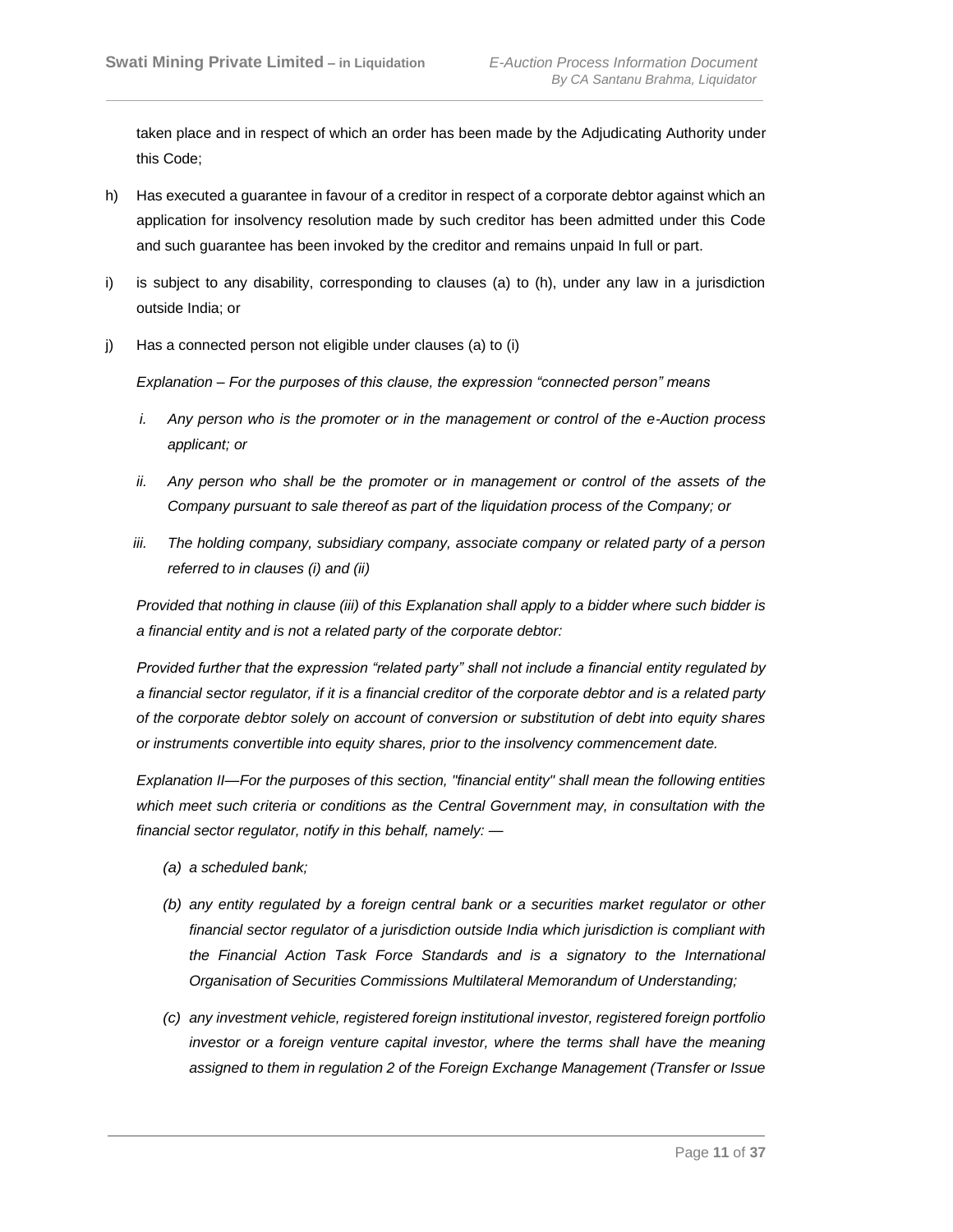*of Security by a Person Resident Outside India) Regulations, 2017 made under the Foreign Exchange Management Act, 1999 (42 of1999);*

- *(d) an asset reconstruction company registered with the Reserve Bank of India under section 3 of the Securitisation and Reconstruction of Financial Assets and Enforcement of Security Interest Act, 2002 (54 of 2002);*
- *(e) an Alternate Investment Fund registered with Securities and Exchange Board of India;*
- *(f) such categories of persons as may be notified by the Central Government.*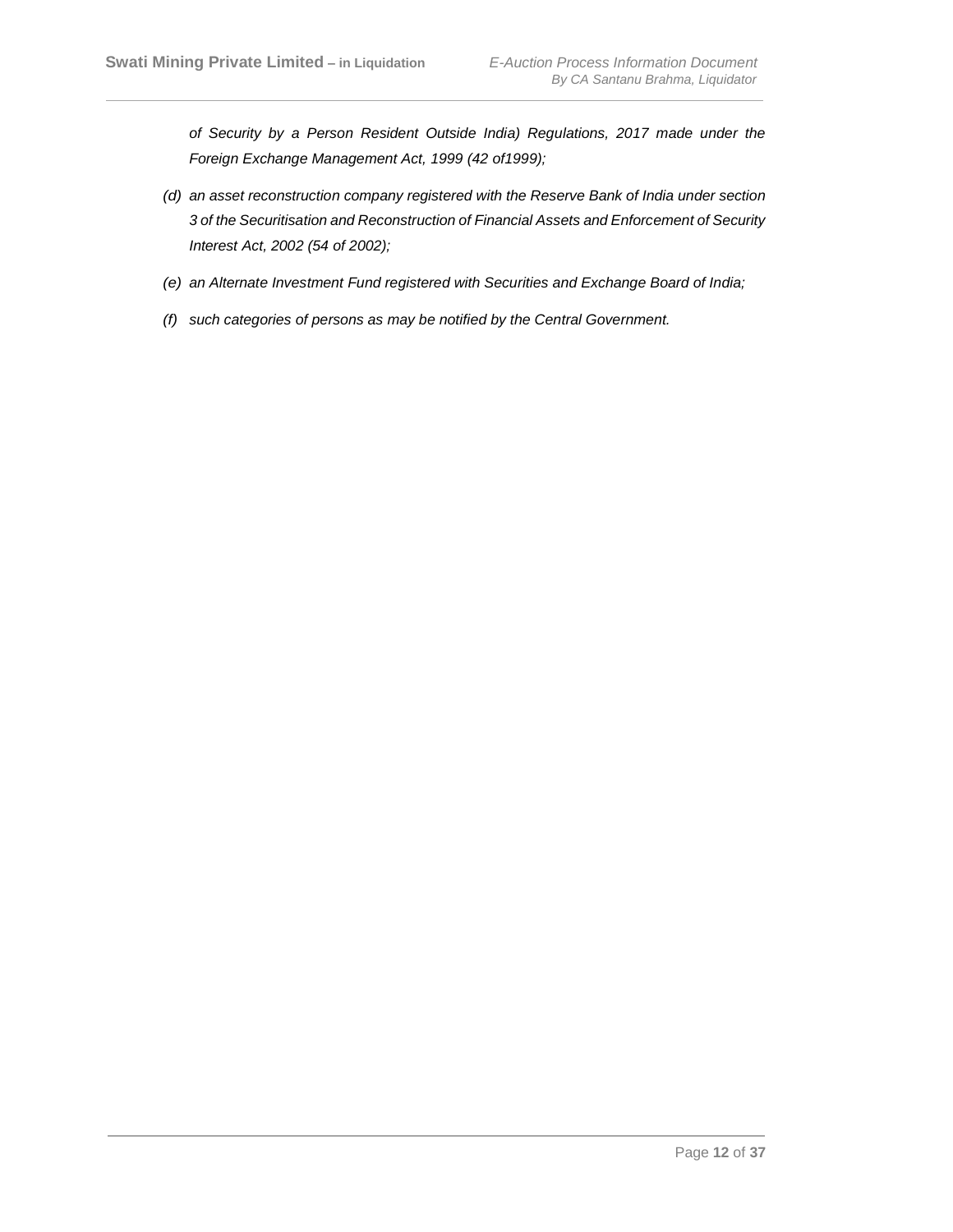# <span id="page-12-0"></span>**F. Documents Required To Be Submitted To Ascertain Eligibility Of The Bidder**

The E-Auction Applicant or the Bidder would need to submit the following forms, documents and authorizations as part of the Auction Plan by the bidder(s) based on whether the E-Auction Applicant or the Bidder is a Company or Individual:

#### **Company:**

- 1. Proof of Identity, Current Address Proof, PAN card, valid e-mail ID, Landline and Mobile Phone number;
- 2. Ownership Structure and Composition of the E-Auction Applicant/Bidder;
- 3. Balance Sheet and Profit & Loss A/c for the last 3 financial years;
- 4. Authorization to the Signatory (in case the bidder is a legal entity);
- 5. Board Resolution authorizing participation in the e-auction;
- 6. An eligible bidder will need to submit the duly filled, signed and stamped Bid Application Form attached vide **"Annexure II"**;
- 7. Affidavit and Undertaking under Section 29 A of the Code by the E-Auction Process Applicant (through Authorized Signatory, in case the bidder is a legal entity). The Format for the Affidavit and Undertaking is attached vide **"Annexure III"**; and duly filled, signed and stamped Declaration by Bidders attached vide **"Annexure IV"**.

#### **INDIVIDUAL:**

- 1. Current Address Proof, PAN card, valid e-mail ID, Landline and Mobile Phone number;
- 2. Other KYC documents;
- 3. Income Tax Return for the last 3 financial years;
- 4. An eligible bidder will need to submit the duly filled, signed and stamped Bid Application Form attached vide **"Annexure II"**;
- 5. Affidavit and Undertaking under Section 29 A of the Code by the E-Auction Process Applicant (through Authorized Signatory, in case the bidder is a legal entity). The Format for the Affidavit and Undertaking is attached vide **"Annexure III"**; and duly filled, signed and stamped Declaration by Bidders attached vide **"Annexure IV"**.

Please note that only the eligible bidders will have access to documentation, additional information required for due diligence, after due submission of the required bid form and declaration form. Further, if needed, the site visits for only the eligible bidders may also be coordinated by the Liquidator.

Further, it should be noted that at any stage of the E-Auction process, the liquidator may ask for any documents from the prospective bidders to evaluate their eligibility. The liquidator, at his discretion, may disqualify the prospective bidder form on the non-submission of the requested documents.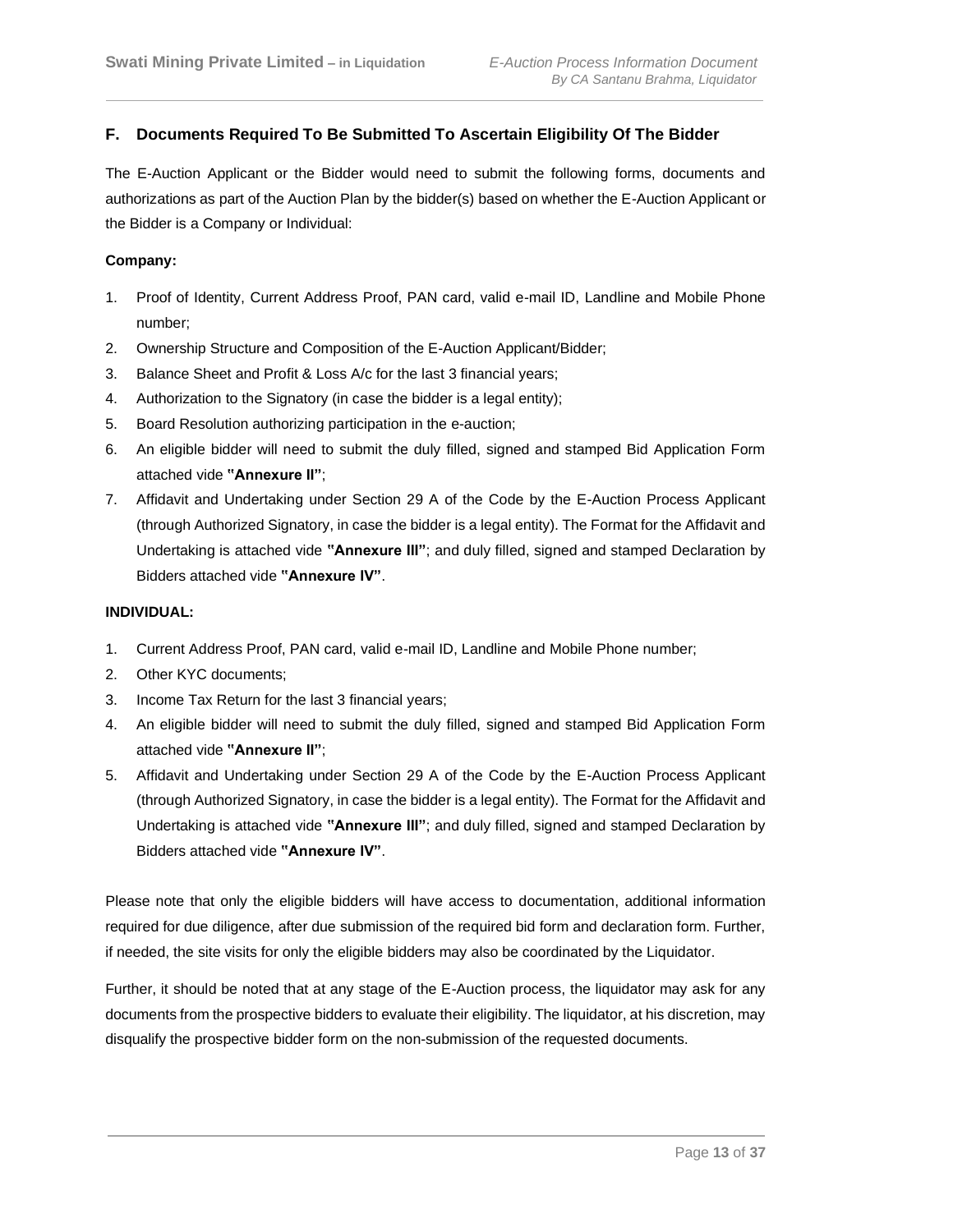# <span id="page-13-0"></span>**G. Physical Verification And Site Visit**

Eligible Bidders may request the Liquidator to arrange for physical verification and site visit of the Property and Assets of the Company. Upon receipt of such a request, the Liquidator may first arrange a discussion meeting at any time prior to the closure of the e-Auction process. The details with respect to the discussion meeting shall be communicated to the Eligible Bidder in advance. The Liquidator reserves the right to not arrange such a discussion meeting for any reason whatsoever, irrespective of the request of the Eligible Bidder.

The Liquidator may coordinate a site visit for Eligible Bidders at any time prior to the closure of the e-Auction process, following a request for such a visit by the Eligible Bidders. The Liquidator will communicate, in advance, to such Eligible Bidder, all the relevant details, terms and conditions, if any, with respect to such Site Visit. The Liquidator reserves the right to not arrange a site visit for any reason whatsoever, irrespective of the request of the Eligible Bidder.

#### <span id="page-13-1"></span>**H. Due Diligence**

The Liquidator shall endeavor to provide necessary assistance, facilitating the conduction of due diligence by interested Bidders. The information and documents shall be provided by the Liquidator in good faith.

The properties and assets of the Company are proposed to be sold on "As is where is basis", "As is what is basis", "Whatever there is basis" and "No recourse" basis and the proposed sale of assets of the Company does not entail the transfer of any title, except the title which the Company had on its assets as on date of transfer. All local taxes/maintenance fees / minor electricity dues/water charges etc., outstanding as on a date or yet to fall due in respect of the relevant asset should be ascertained by the e-Auction process applicant and would be borne by the successful bidder.

#### <span id="page-13-2"></span>**I. Assets To Be Auctioned And Reserve Prices**

| -SI.<br>No. | <b>Particulars</b>                 | <b>Reserve</b><br><b>Price</b> | <b>EMD Amount</b><br>$(10\% \text{ of the})$<br><b>Reserve Price)</b> | <b>Minimum</b><br>Incremental<br>Amount |
|-------------|------------------------------------|--------------------------------|-----------------------------------------------------------------------|-----------------------------------------|
|             | Motor Vehicle - BMW X1 (WB06F4311) | 2,40,000                       | 24.000                                                                | 2.500                                   |

#### **Note**

- 1. The bidders cannot bid for the value of the assets below the reserve price.
- 2. The bidders can increase their Bid by the minimum incremental amount mentioned above and in multiples of these amounts.
- 3. A detailed description of assets/property is given under Clause D.
- 4. Pictures are annexed as **"Annexure V"**.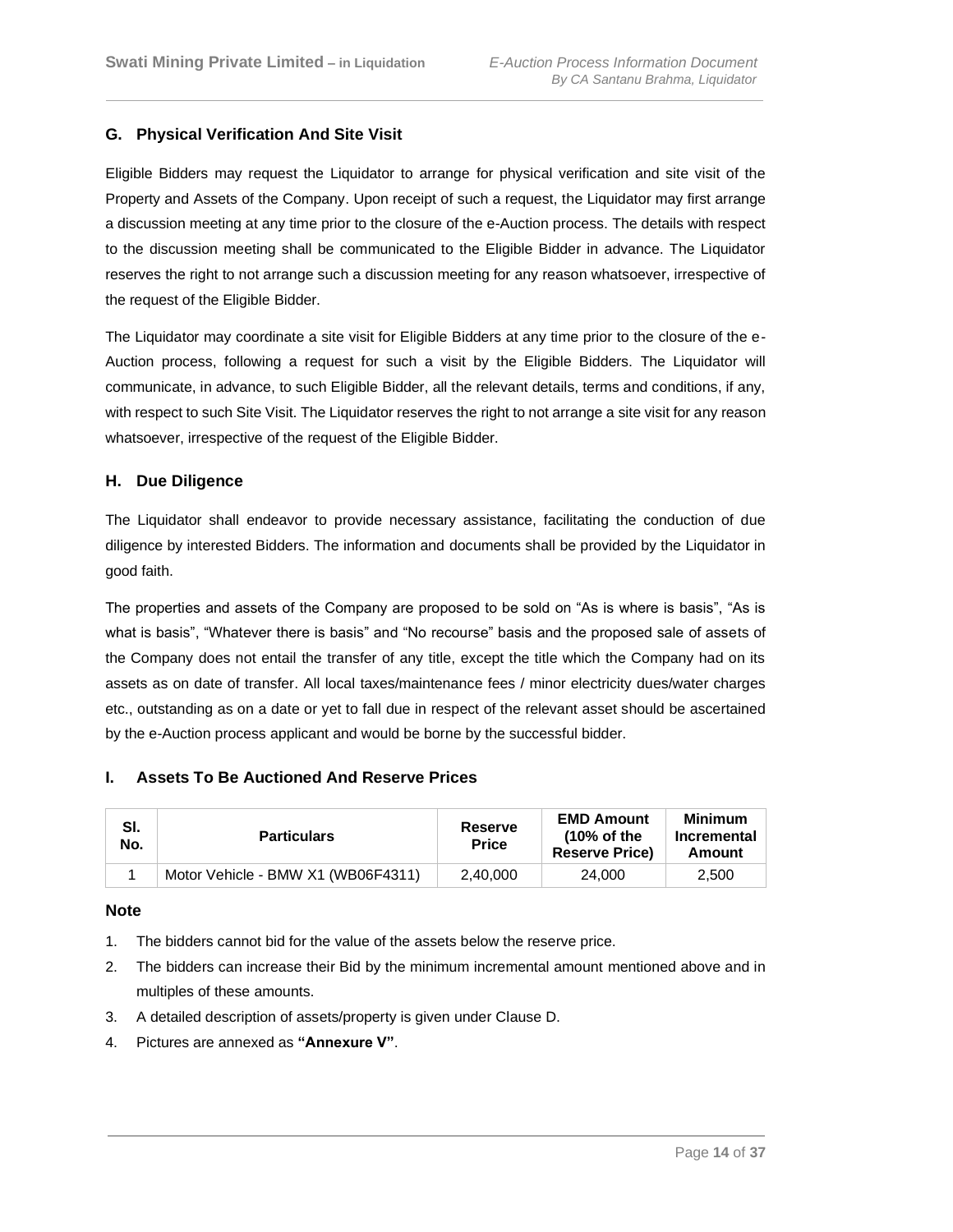# <span id="page-14-0"></span>**J. Earnest Money Deposit (EMD)**

All the e-Auction Process Applicants shall provide, along with or prior to submission of their auction bids, an amount which is equal to the 10 % of the reserve price for the block of asset that is to be bided for, as earnest money by way of cash through RTGS/NEFT in favour of Beneficiary, i.e., Swati Mining Private Limited in Liquidation.

It may be noted that the Bidder may request the Liquidator to permit the Bidder to submit the Earnest Money through its Associate or Associate Company. Such payment of the Earnest Money by an Associate or Associate Company of the Bidder shall be accompanied by a letter in the format set out in **Format A** (Earnest Money by an Associate / Associate Company). Such an Associate or Associate Company must also be an Eligible Bidder as per the requirements specified in this e-Auction Process Information Document. Provided that, the Liquidator reserves the right to accept such a request at its sole discretion and upon such terms and conditions as it may deem fit, including but not limited to requiring such a party to submit any authorization documents or other necessary details/documents.

1. The Earnest Money Deposit, which would not be bearing any interest, has to be paid by the Bidder prior to uploading the online bid form.

| <b>Account Number</b>   | 000605033953                                                                              |
|-------------------------|-------------------------------------------------------------------------------------------|
| <b>Beneficiary Name</b> | Swati Mining Private Limited in Liquidation                                               |
| <b>Bank Name</b>        | <b>ICICI Bank</b>                                                                         |
| <b>Branch</b>           | Kolkata R N Mukherjee Branch, Rasoi Court, 20 Sir R<br>N Mukherjee Road, Kolkata - 700001 |
| <b>IFSC Code</b>        | ICIC0000006                                                                               |

2. Through RTGS / NEFT to the account number of the company as provided under:

- 3. The details of any remittances in this regard shall be entered in the online form submitted by the Bidder. The entire EMD amount shall be remitted by the Bidder (s) from one bank account only and to be owned by the Bidder.
- 4. Bidders shall preserve the remittance Challan and shall produce the same in front of the Liquidator as and when demanded.
- 5. All the payments to be made by the Bidder under the e-Auction shall be intimated to the Liquidator at [swatimining.irp@gmail.com.](mailto:swatimining.irp@gmail.com)

The Earnest Money may also be provided in the form of cash which can be deposited by the e-Auction process applicant, by way of direct bank transfer to the bank account as notified by the Liquidator. It should be noted that No interest will be paid to the auction process applicant in relation to such Earnest Money amount.

It is to be noted that the Earnest Money furnished can be forfeited at any time, upon the occurrence of any of the following events: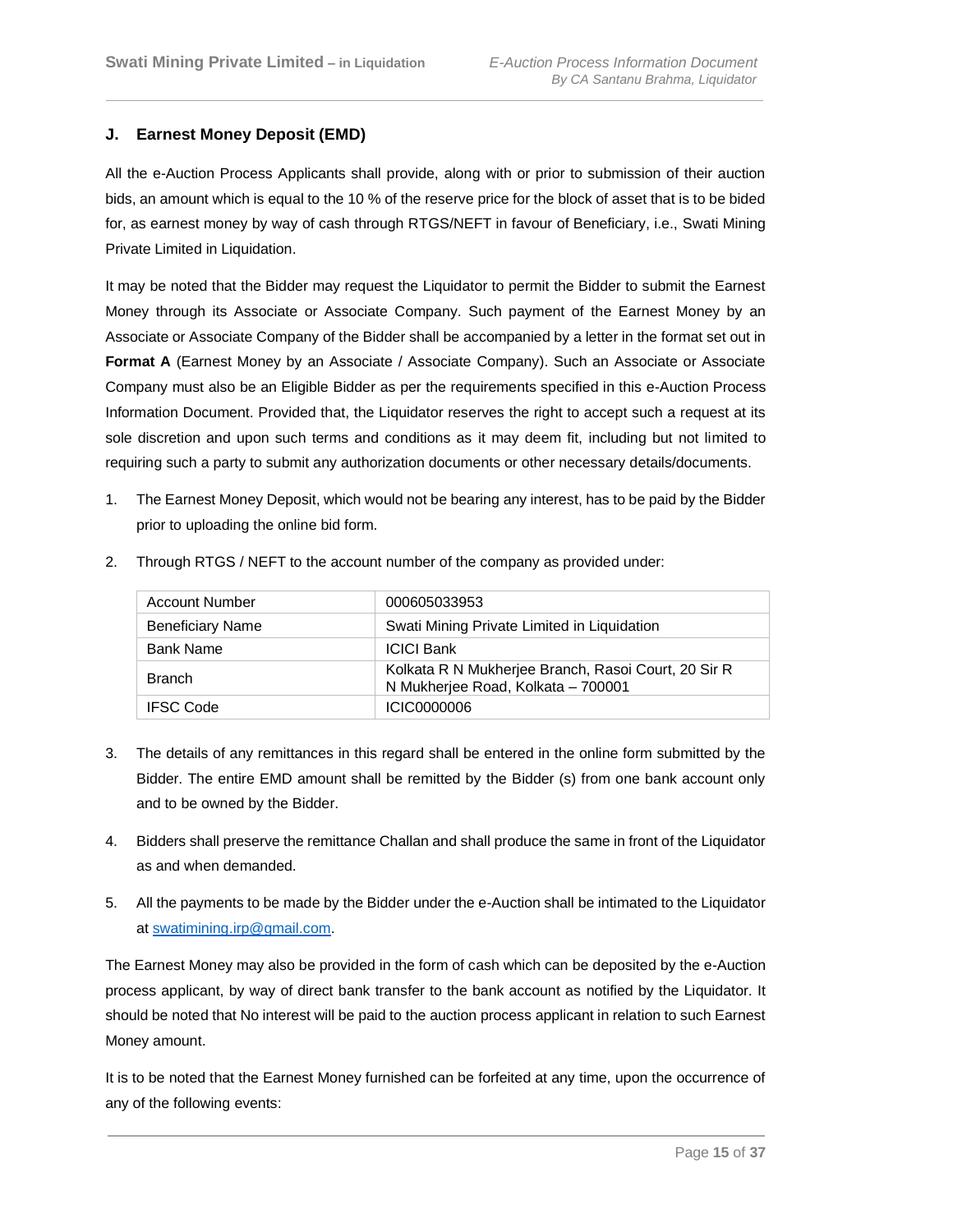- 1. If there is a breach of any of the conditions under this e-Auction Process Information Document by the Bidder or in case Bidder is found to have made any misrepresentation; or
- 2. If Bidder is found to be ineligible to submit the bid as per the conditions set out in Section 29A of the IBC (as amended from time to time) or is found to have made a false or misleading declaration of eligibility as per the conditions set out in Section 29A of the IBC (as amended from time to time); or
- 3. If the Bidder is identified as the Successful bidder and he fails to extend the validity of the Earnest Money through the bank guarantee or does not accept the Letter of Intent issued by the Liquidator.
- 4. If the Successful Bidder fails to make the complete payment as per the terms of the Letter of Intent issued by the Liquidator.

#### **Set-Off of Earnest Money of the Successful Bidder**

Unless expressly indicated by the Bidder, the Earnest Money shall be set-off against or used as part of the consideration that the successful bidder proposes to offer in relation to the Company,

In case the auction fails, then the Earnest Money paid by the e-Auction process applicant shall be returned (without interest) to it within 7 (seven) days of the date of closure of the auction process.

#### **Issuance of Letter of Intent and Transaction Documents**

The Successful Bidder, within 7 days from submission of bid, shall be required to execute a letter of intent (LOI) provided by the Liquidator, the terms of which shall be binding on him.

A sale certificate and/or conveyance document and/ or transfer documents for the relevant asset/assets shall be issued/executed between the Successful Bidder and the Company through Liquidator Upon receipt of the balance sale consideration and execution of the LOI within 15 days from the LOI.

#### **Default by Successful Bidder and its Results**

In the event of the Successful Bidder withdrawing his e-Auction Application, the Guarantee Beneficiary / Liquidator shall have the right to invoke /encash the Earnest Money furnished by the Successful Bidder.

#### <span id="page-15-0"></span>**K. Declaration Of Successful Bidder**

The Liquidator at the end of the e-Auction phase shall declare the successful bidder(s) for any asset block(s.). The successful bidder(s) shall be determined based on the highest bid received for the asset block (s) by the Liquidator via the e-Auction portal process. In case of any dispute/discrepancy, the Liquidator shall assess the e-Auction applications and declare the successful bidder(s) offering maximum value for the auctioned assets. This right of selecting and declaring the successful bidder (s) shall solely rest with the Liquidator at all times.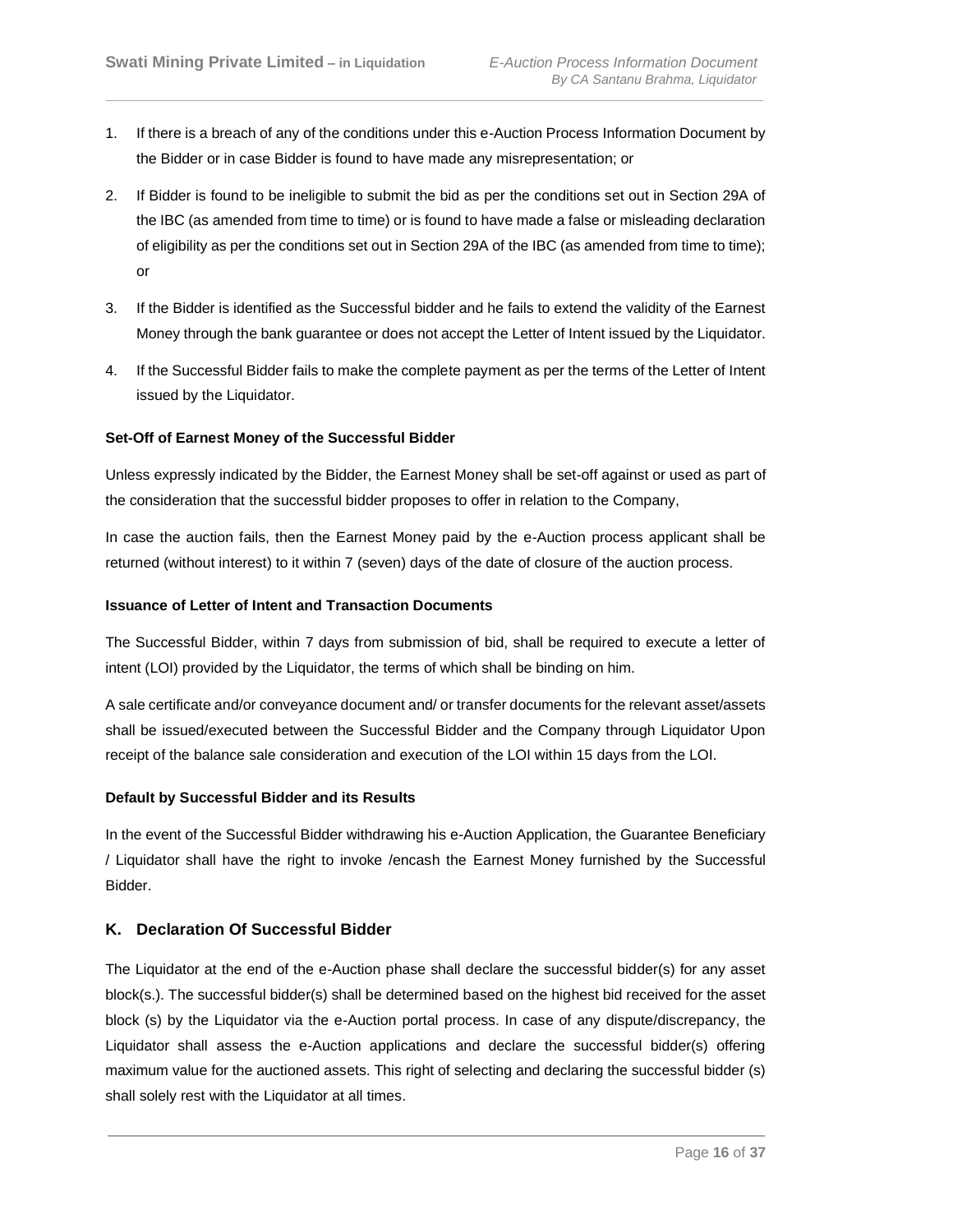The Liquidator shall endeavour to sell all blocks and maximize overall recovery from the Sale of Assets of the Company. While evaluating bids, the Liquidator may provide preference to bids for more than one block. The Liquidator may provide preference to bid (or combination of bids) that provides higher overall recovery even if, for one particular block, some other bid provides for a higher offer than a consolidated bid for that one block.

# <span id="page-16-0"></span>**L. Fraudulent And Corrupt Practices**

The e-Auction Process Applicant / Bidder shall observe the highest standard of ethics during the e-Auction Process and subsequently during the closure of the e-Auction Process and declaration of the successful bidder. Notwithstanding anything to the contrary contained in this e-Auction Process Information Document, or in the Letter of Intent, the Liquidator shall reject an auction bid, revoke the Letter of Intent, as the case may be, without being liable in any manner whatsoever to the e-Auction Process Applicant, if the Liquidator, at his discretion, determines that the e-Auction process applicant has, directly or indirectly or through an agent, engaged in corrupt practice, fraudulent practice, coercive practice, undesirable practice or restrictive practice in the e-Auction Process or has, undertaken any action in respect of such process which results in the breach of any Applicable Law including the Prevention of Corruption Act, 1988. In such an event, the Guarantee Beneficiary may invoke the Earnest Money, without prejudice to any other right or remedy that may be available to the Liquidator under this e-Auction Process Information Document or Applicable Law.

For the purposes of this Clause, the following terms shall have the meaning hereinafter respectively assigned to them:

**"coercive practice"** shall mean impairing or harming, or threatening to impair or harm, directly or indirectly, any person or property to influence any person's participation or action in the auction process;

#### **"corrupt practice"** shall mean

- (i) the offering, giving, receiving, or soliciting, directly or indirectly, of anything of value to influence the actions of any person connected with the auction Process (for the avoidance of doubt, offering of employment to or employing or engaging in any manner whatsoever, directly or indirectly, any official of the Liquidator or the Company, who is or has been associated or dealt in any manner, directly or indirectly with the auction Process or arising therefrom, before or after the execution thereof, at any time prior to the expiry of 1(one) year from the date such official resigns or retires from or otherwise ceases to be in the service of the Liquidator or the Company, shall be deemed to constitute influencing the actions of a person connected with the auction Process); or
- (ii) engaging in any manner whatsoever, during the auction Process or thereafter, any person in respect of any matter relating to the Company, who at any time has been or is a legal, financial or technical adviser of the Liquidator or the Company, in relation to any matter concerning the auction process;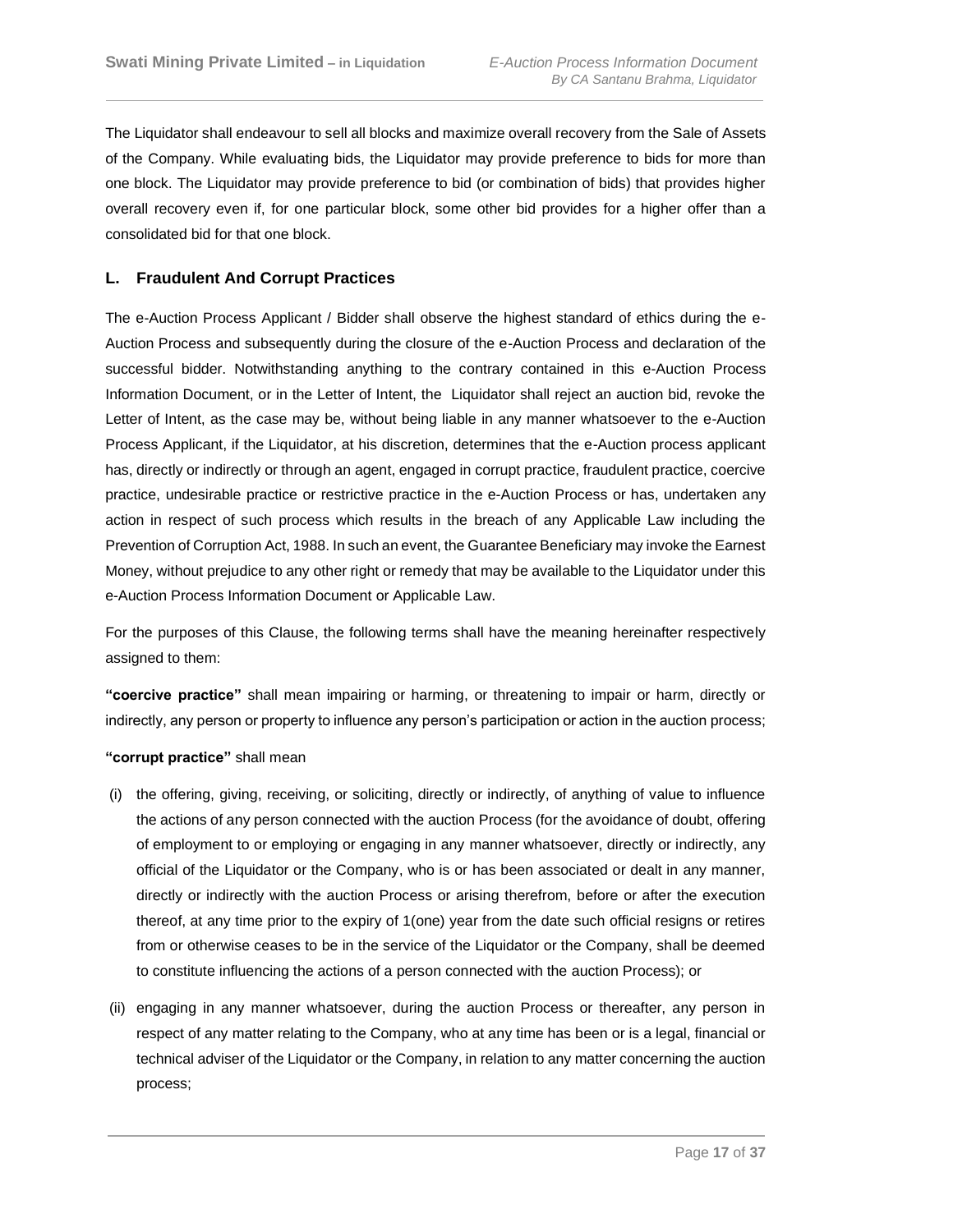**"Fraudulent practice"** shall mean a misrepresentation or omission of facts or suppression of facts or disclosure of incomplete facts, in order to influence the auction Process;

**"restrictive practice"** shall mean forming a cartel or arriving at any understanding or arrangement among the auction process Applicants with the objective of restricting or manipulating a full and fair competition in the auction Process; and

**"undesirable practice"** shall mean (i) establishing contact with any person connected with or employed or engaged by the liquidator with the objective of canvassing, lobbying or in any manner influencing or attempting to influence the auction Process; or (ii) having a Conflict of Interest.

*The Bidder shall not involve himself for any of his representatives in price manipulation of any kind directly or indirectly by communicating with other Bidders.*

*The Bidder shall not divulge either his bid or any other details provided to him by the Liquidator or during the due diligence process in respect of the asset to any other party. Prior to the conduct of due diligence/site visits, the Liquidator may require the Bidder to execute a confidentiality agreement with the Company / Liquidator.*

# <span id="page-17-0"></span>**M. Costs, Expenses And Tax Implications**

The auction process applicant shall be responsible for all the costs incurred by it on account of its participation in the auction process, including any costs associated with participation in the discussion Meeting (if any), Site Visit, etc. The Liquidator shall not be responsible in any way for such costs, regardless of the conduct or outcome of the auction Process.

It is hereby clarified that the e-Auction Process Applicant shall make its own arrangements including accommodation for the discussion Meeting (if organized) or Site Visit and all costs and expenses incurred in that relation shall be borne by the e-Auction Process Applicant.

The e-Auction Process Applicant shall not be entitled to receive any reimbursement of any expenses which may have been incurred while carrying out the due diligence, the search of title to the assets and matters incidental thereto or for any purpose in connection with the e-Auction Process.

It is to be noted that all taxes applicable (including stamp duty implications and registration charges) on the sale of assets would be borne by the successful bidder:

- 1. The sale attracts stamp duty, registration charges etc. as per relevant laws;
- 2. The successful bidder shall bear all the necessary expenses like applicable stamp duties / additional stamp duty/transfer charges, fees, etc. for transfer of property (ies) in his / her name;
- 3. The Successful Bidder shall bear the applicable mutation fee and all the minor dues of land development agencies, local and municipal taxes, assessment charges, etc. in respect of the properties put on e-Auction.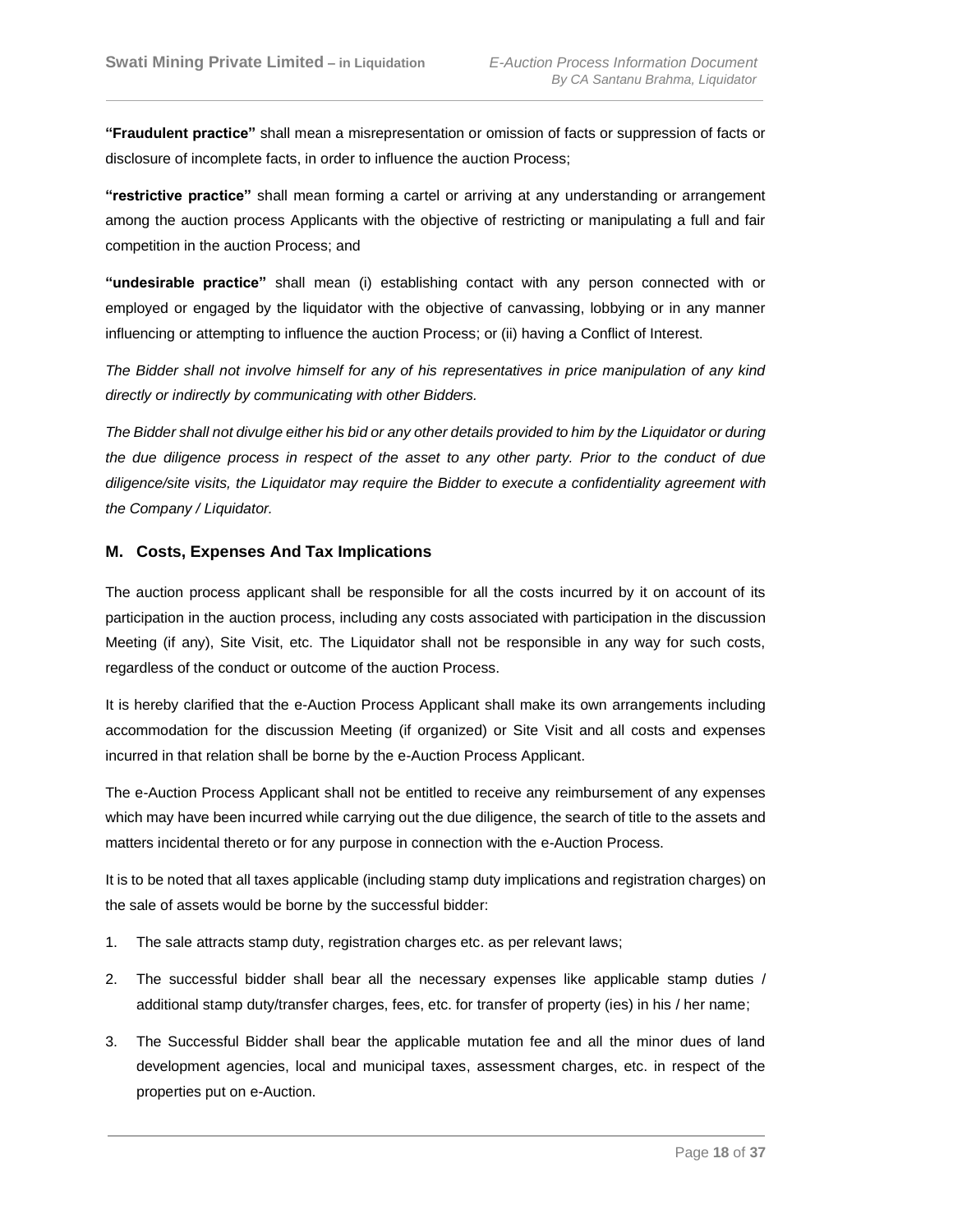4. Purchaser has to bear the cess or other applicable tax i.e. GST, TDS etc.

It is expressly stated that the Liquidator does not take or assume any responsibility for any minor dues or otherwise, of the Company, including such dues, if any, which may affect the transfer of the liquidation assets in the name of the Successful Bidder and such dues, if any, will have to be borne/paid by the Successful Bidder.

The e-Auction process applicant shall be responsible for fully satisfying the requirements of the IBC and the related Regulations as well as all Applicable Laws that are relevant for the sale process. The Successful Bidder shall be responsible for obtaining requisite regulatory or statutory or third-party approvals, no-objections, permission or consents, if any, that are or may be required under Applicable Law for purchasing the relevant assets.

# <span id="page-18-0"></span>**N. Governing Law And Jurisdiction**

This e-Auction Process Information Document, the auction Process and the other documents pursuant to the e-Auction Process Information Document shall be governed by the laws of India and any dispute arising out of or in relation to the e-Auction Process Information Document or the e-Auction Process shall be subject to the exclusive jurisdiction of the Adjudicating Authority, courts and tribunals at Kolkata, India.

# <span id="page-18-1"></span>**O. Timetable**

The following timetable shall apply to the e-Auction Process Information Document. The timetable may be amended by the Liquidator through the issuance of an addendum to the e-Auction Process Information Document.

| SI.<br>No.     | Event                                                                         | <b>Timeline</b>                                                            |
|----------------|-------------------------------------------------------------------------------|----------------------------------------------------------------------------|
| 1              | Public Announcement of 3 <sup>rd</sup> E-Auction Sale Notice                  | 04.05.2022                                                                 |
| 2              | Opening of E-Auction Portal with preliminary information<br>regarding assets  | 04.05.2022                                                                 |
| 3              | Site Visits and Discussions                                                   | Any day with prior notice of 48 hours<br>till 3 days before the e-auction. |
| 4              | Submission of Bid Forms, Declaration Forms and EMD<br>(10% of the bid amount) | 17.05.2022                                                                 |
| 5              | KYC Declaration and Due Diligence                                             | 17.05.2022                                                                 |
| 6              | E-Auction $(02:00 \text{ p.m. to } 5:00 \text{ p.m.})$                        | 21.05.2022                                                                 |
| $\overline{7}$ | Announcement of Successful Bidder                                             | 22.05.2022                                                                 |
| 8              | An email confirmation to Successful Bidder                                    | 22.05.2022                                                                 |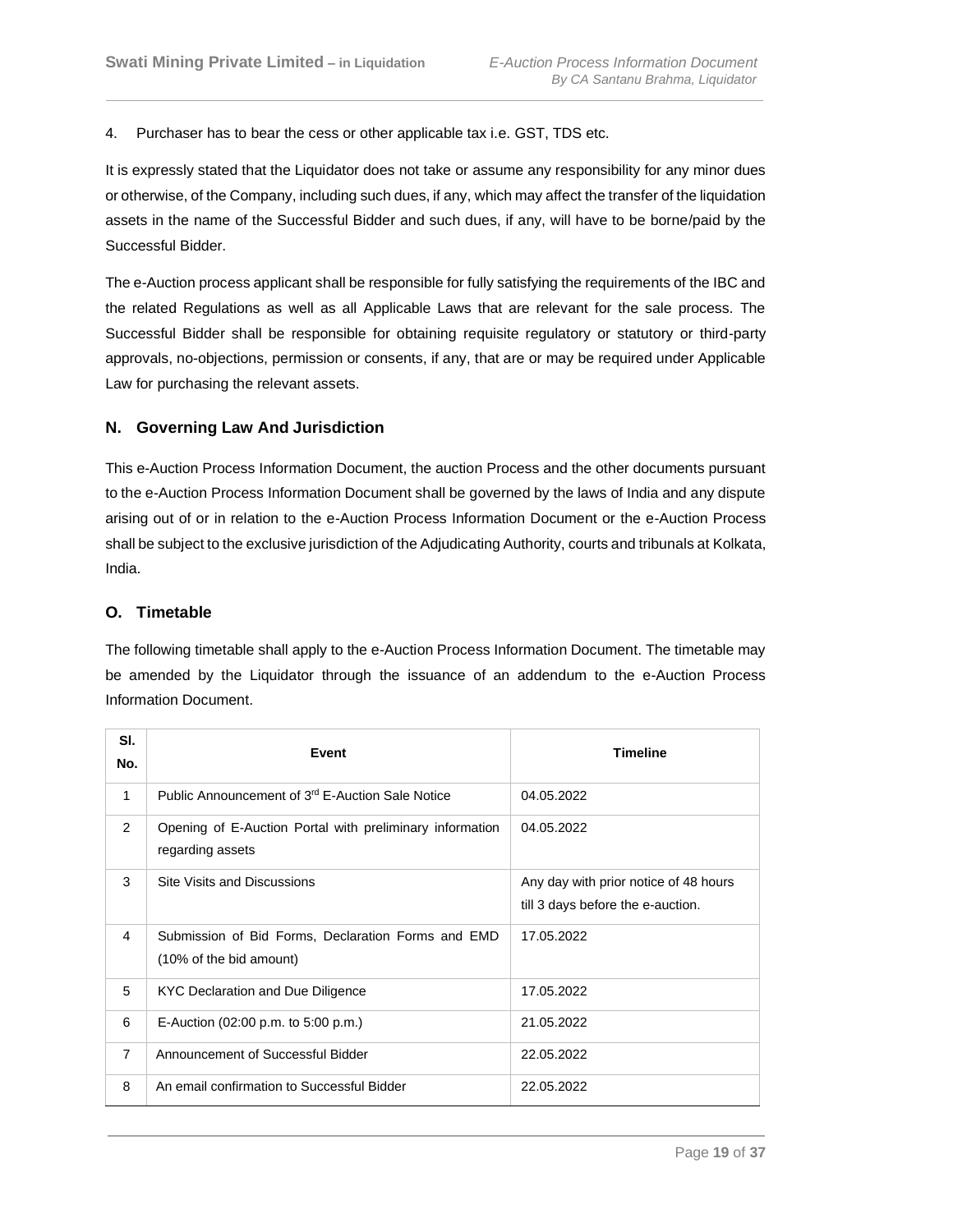| 9  | Signing the Letter of Intent (LOI)                                                                                                                                                           | 24.05.2022                                                                                                                                                                                               |
|----|----------------------------------------------------------------------------------------------------------------------------------------------------------------------------------------------|----------------------------------------------------------------------------------------------------------------------------------------------------------------------------------------------------------|
| 9  | Return of EMD to Unsuccessful Bidders (EMDs will be<br>collected only through DD and EMDs of top 3 bidders will be<br>returned once the successful bidder fulfills his entire<br>commitment) | 23.05.2022                                                                                                                                                                                               |
| 10 | Payment of entire Bid Amount by Successful Bidder (Note:<br>In case the successful bidder defaults the EMD amount will<br>be forfeited)                                                      | 20.06.2022<br>(within 30 days of being declared as<br>successful bidder or within 90 days of                                                                                                             |
|    | The prescribed payment terms are in accordance with<br><b>Schedule I of the Liquidation Regulations.</b>                                                                                     | being declared as successful bidder<br>subject to payment of interest @ 12% on<br>the amount due beyond 30 days. Any<br>such extension on the sole discretion of<br>the Liquidator (in consultation with |
|    |                                                                                                                                                                                              | Stakeholder' Consultation Committee)                                                                                                                                                                     |

# **Note:**

- 1. Access to documentation, additional information and site visits will be granted only once the bidder submits the bid form and declaration form proving his eligibility to participate in the bidding process.
- 2. The timeline for payment of final sale consideration may be extended at the sole discretion of Liquidator, to the extent permissible under the applicable laws and regulations and in consultation with the Stakeholders' Consultation Committee.
- 3. The payment terms are prescribed in accordance with Schedule I (1) (12) under Regulation 33 of the Insolvency and Bankruptcy Board of India (Liquidation Process) Regulations, 2016.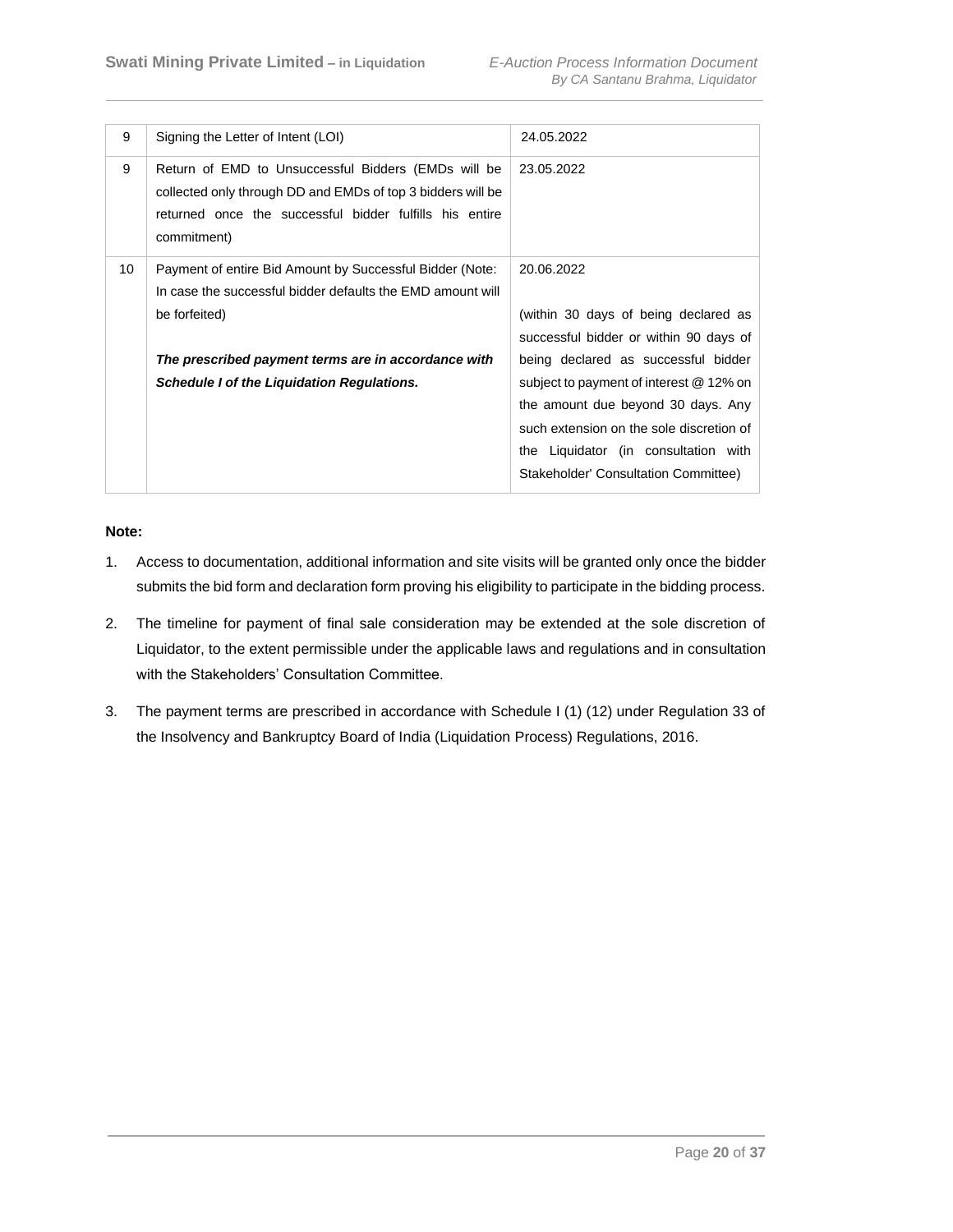# PLEASE FIND ATTACHED THE FORMATS FOR THE PAYMENT BY THE BIDDER /BY AN ASSOCIATE COMPANY OF THE BIDDER ON BEHALF OF THE BIDDER, FOR REVIEW.

# **FORMAT A**

#### EARNEST MONEY AMOUNT PAYMENT BY AN ASSOCIATE COMPANY

To

Mr. Santanu Brahma The Liquidator of Swati Mining Private Limited – In Liquidation AH-276, Salt Lake, Sector-II, Kolkata - 700091

*[Copy to:]*

*[Insert name of the Bidder with address]* 

Dear Sir,

Sub: Payment of the amounts of Earnest Money on behalf of the Bidder in relation to the auction of assets of Swati Mining Private Limited.

In light of the bid for assets of Swati Mining Private Limited submitted by [*Insert the name of the Bidder with address*] in accordance with and subject to the provisions of the e-Auction Process Information Document dated […………….] in relation to the captioned transaction (**"e-Auction Process Information Document"**), issued by the Liquidator.

[*Insert name and address of the Associate Company and address of the head office*] hereby declares and confirms it is [an / the] [Insert relationship of the Associate Company with the Bidder] of the Bidder (**"Associate Company"**), and the payment of the Earnest Money amount vide [*Insert mode of payment*] (**"Payment"**) is on behalf of the Bidder. The Associate Company acknowledges that such amounts paid as Earnest Money shall be subject to the terms of the Process Memorandum and hereby waives any right to claim any refund or adjustment of the amounts of such Payment except in accordance with the terms of the e-Auction Process Information Document.

The Associate Company hereby represents and warrants that payment of amounts on behalf of the Bidder is in compliance with Applicable Law.

Capitalized terms used but not defined in this letter shall have the meanings ascribed to such terms in the e-Auction Process Information Document.

Thank you.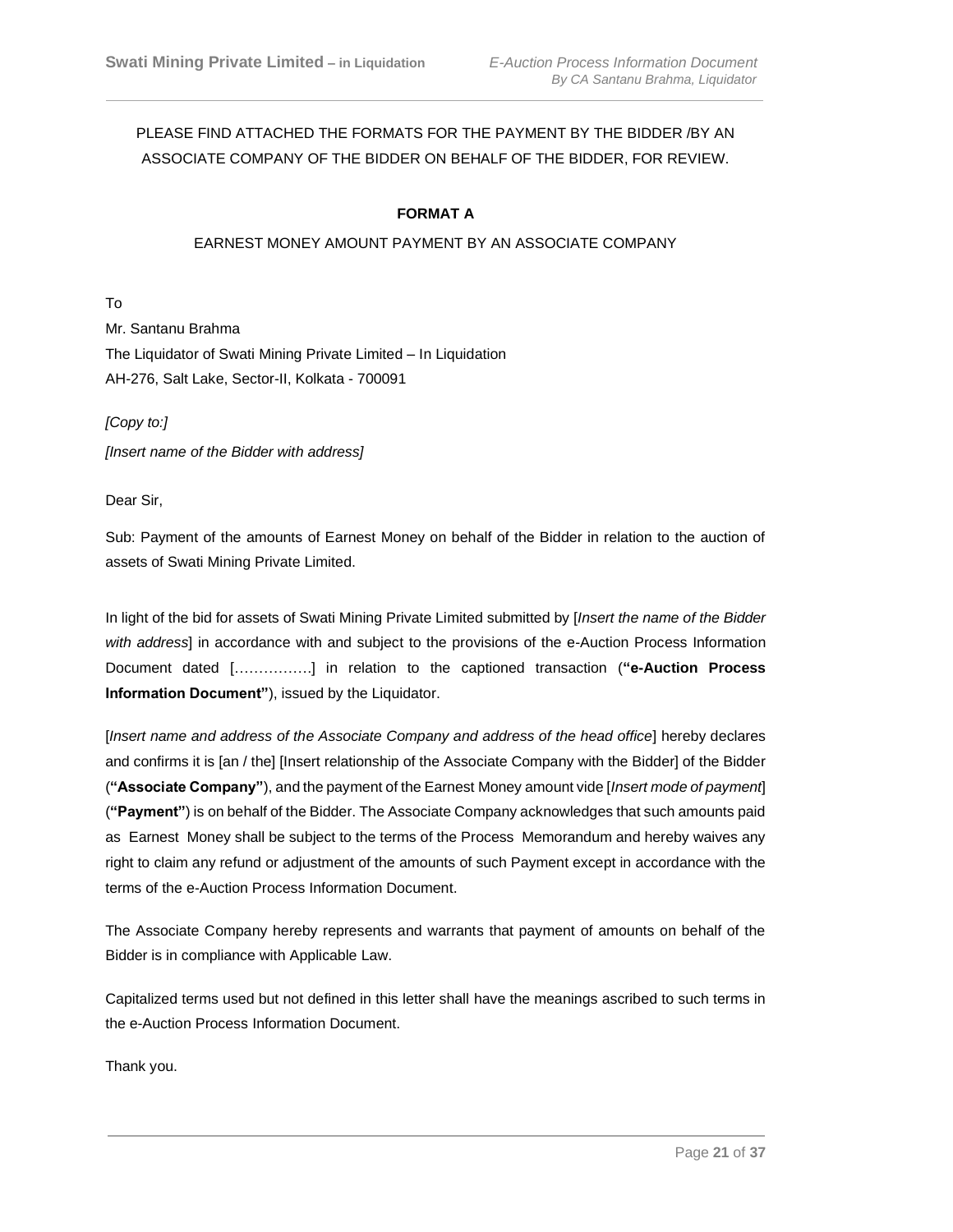Yours sincerely,

…………………………………………

[*Signature and name of the Authorised Officer of the Associate Company*] Rubber stamp/seal of the Associate Company

# **ACKNOWLEDGMENT**

We hereby acknowledge and confirm the statements set out above by the Associate Company.

Yours sincerely,

……………………………………..

[*Signature and name of the Authorised Officer of the Bidder*]

Rubber stamp/seal of the Bidder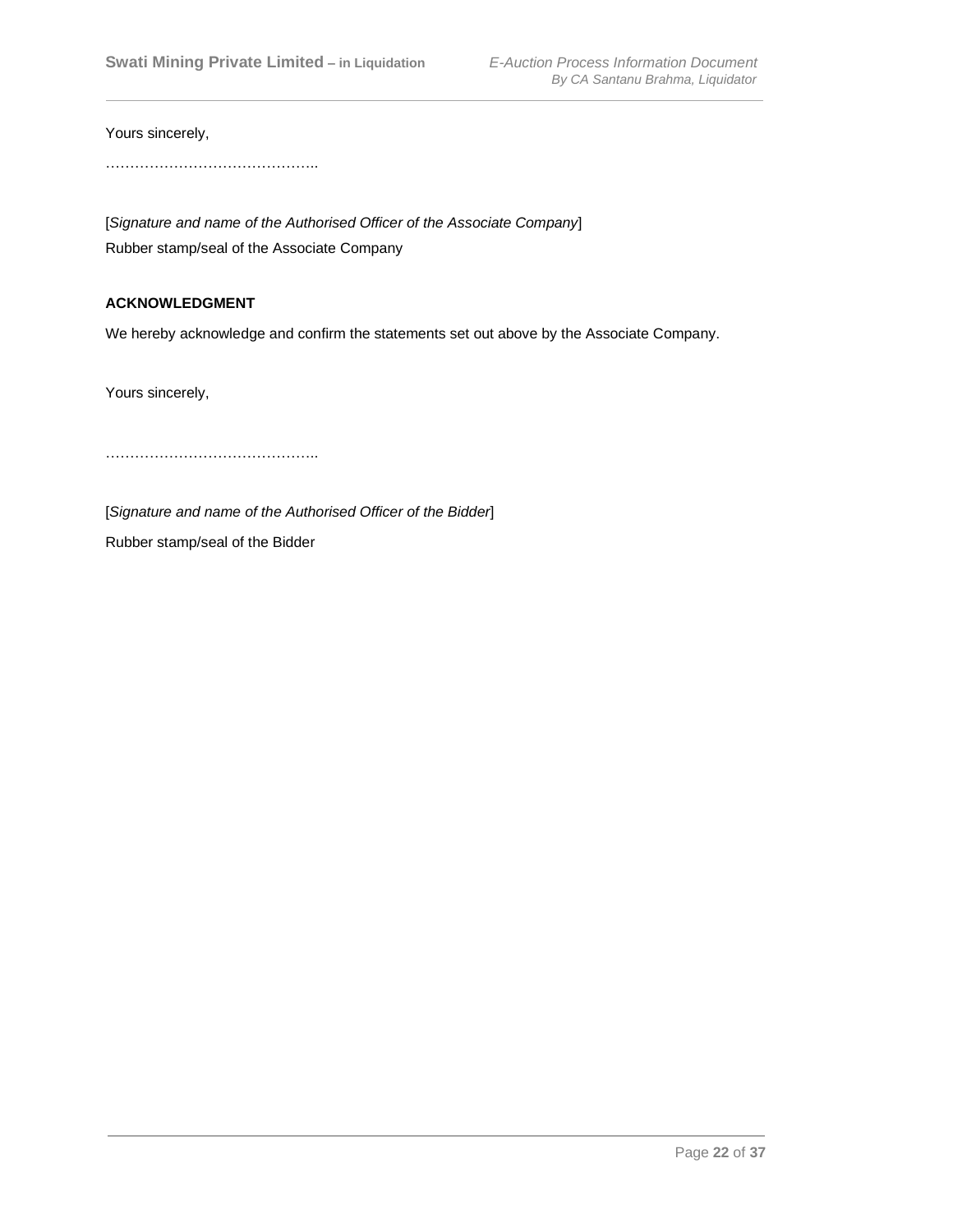# ANNEXURE I

# **AFFIDAVIT AND UNDERTAKING**

Date:

Mr. Santanu Brahma

The Liquidator of Swati Mining Private Limited – In Liquidation AH-276, Salt Lake, Sector-II, Kolkata - 700091

Sub: Disclosure of eligibility under section 29A of the Insolvency and Bankruptcy Code, 2016 and declaration for submitting a bid for e-auction.

Dear Sir,

A. I hereby submit this declaration under Section 29A of the Insolvency and Bankruptcy Code, 2016 ("Code") as inserted by the Insolvency and Bankruptcy Code (Amendment) Act, 2018:

I have understood the provisions of section 29A of the Code as inserted by the Insolvency and Bankruptcy Code (Amendment) Ordinance, 2017. I confirm that neither ..(*Company's Name*)… nor any person acting jointly with ..(*Company's Name*)… or any person who is a promoter or in the management or control of ..(*Company's Name*)… or any person acting jointly with ..(*Company's Name*)…:

- (a) an un-discharged insolvent;
- (b) is a wilful defaulter in accordance with the guidelines of the Reserve Bank of India issued under the Banking Regulation Act, 1949;
- (c) has an account, or an account of a corporate debtor under the management or control of such person or of whom such person is a promoter, classified as non-performing asset in accordance with the guidelines of the Reserve Bank of India issued under the Banking Regulation Act, 1949 or the guidelines of a financial sector regulator issued under any other law for the time being in force and at least a period of one year has lapsed from the date of such classification till the date of commencement of the corporate insolvency resolution process of the corporate debtor:
- (d) has been convicted for any offence punishable with imprisonment:

for two years or more under any Act specified under the Twelfth Schedule;

for seven years or more under any law for the time being in force;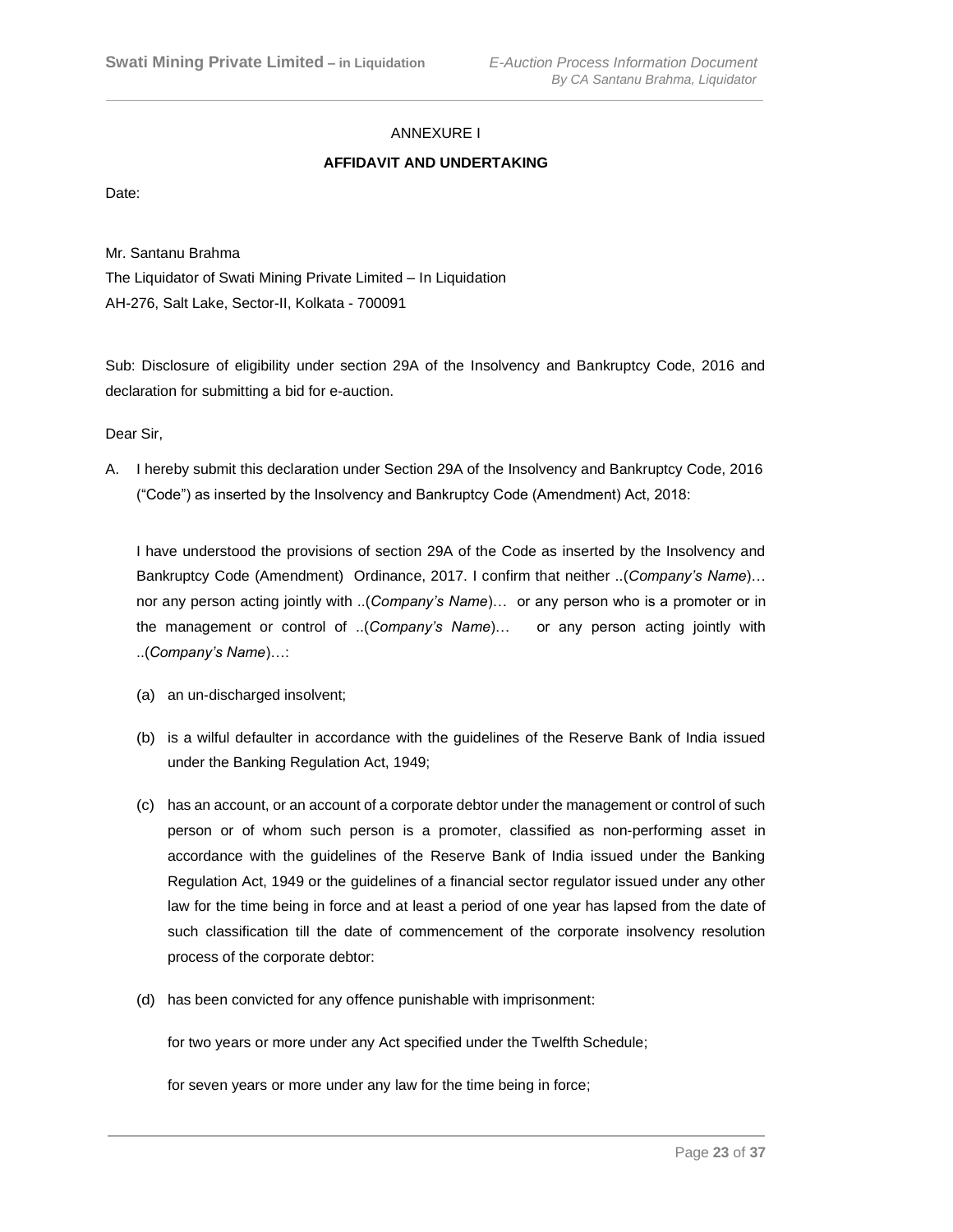- (e) is disqualified to act as a director under the Companies Act, 2013;
- (f) is prohibited by the Securities and Exchange Board of India from trading in securities or accessing the securities markets;
- (g) has been a promoter or in the management or control of a corporate debtor in which a preferential transaction, undervalued transaction, extortionate credit transaction or fraudulent transaction has taken place and in respect of which an order has been made by the Adjudicating Authority under this Code;
- (h) has executed an guarantee in favour of a creditor in respect of a corporate debtor against which an application for insolvency resolution made by such creditor has been admitted under this Code;
- (i) is subject to any disability, corresponding to clauses (a) to (h) of Section 29A, under any law in a jurisdiction outside India; or
- (j) has a connected person (as defined in Explanation to Section 29A) who is ineligible under clauses (a) to (i) of Section 29A.

I, therefore, confirm that. …(Company's Name)… is eligible to be a bidder in accordance with Section 29A of the Insolvency and Bankruptcy Code, 2016 ("Code") as inserted by the Insolvency and Bankruptcy Code (Amendment) Act, 2018.

- B. I undertake on behalf of ..(Company's Name)…, that during the Liquidation Process, no person who would be considered as Connected Person and is not eligible to submit a resolution plan under section 29A of Insolvency and Bankruptcy Code, 2016 and the regulation 38 of IBBI (Insolvency Resolution Process of Corporate Persons) regulations, 2016 shall be engaged in the management and control of the corporate debtor.
- C. I declare and undertake that in case the ..(Company's Name)… becomes ineligible at any stage during the Liquidation Process, it would inform the Liquidator forthwith on becoming ineligible.
- D. I also undertake that in case the ..(Company's Name)… becomes ineligible at any time after submission of the EMD, then the EMD would be forfeited and the same would be deposited in the account of Swati Mining Private Limited – in liquidation.
- E. I also further undertake that my winning bid Amount will remain binding unless rejected by the Liquidator.
- F. I confirm that the said declaration and disclosure are true and correct.
- G. I am duly authorized to submit this declaration by virtue of…………………….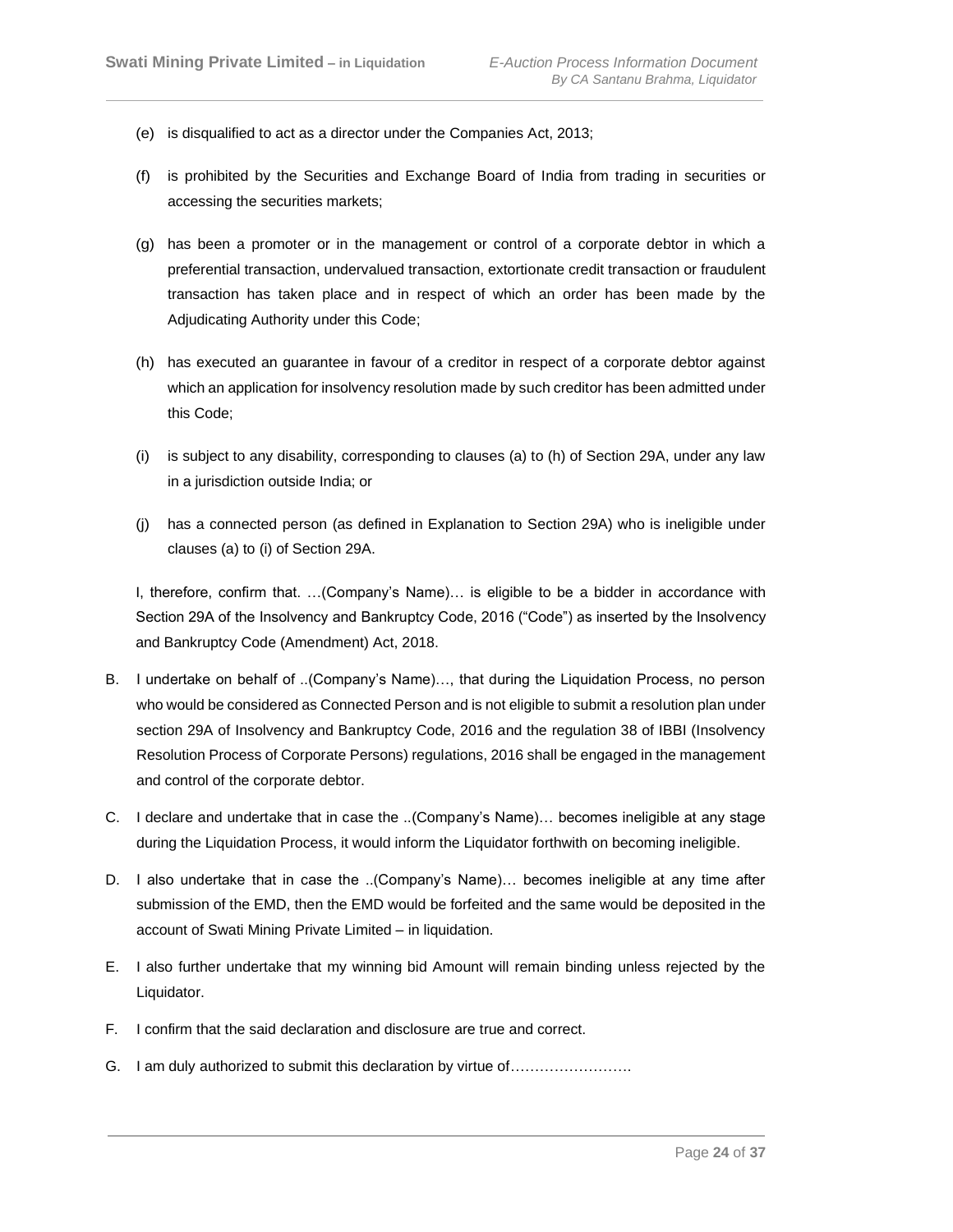(DEPONENT)

# VERIFICATION

I, the deponent above, do hereby solemnly declare and affirm that the above statement given by me is true and correct to the best of my knowledge and belief and nothing stated above is false or misrepresentation or misleading.

(DEPONENT)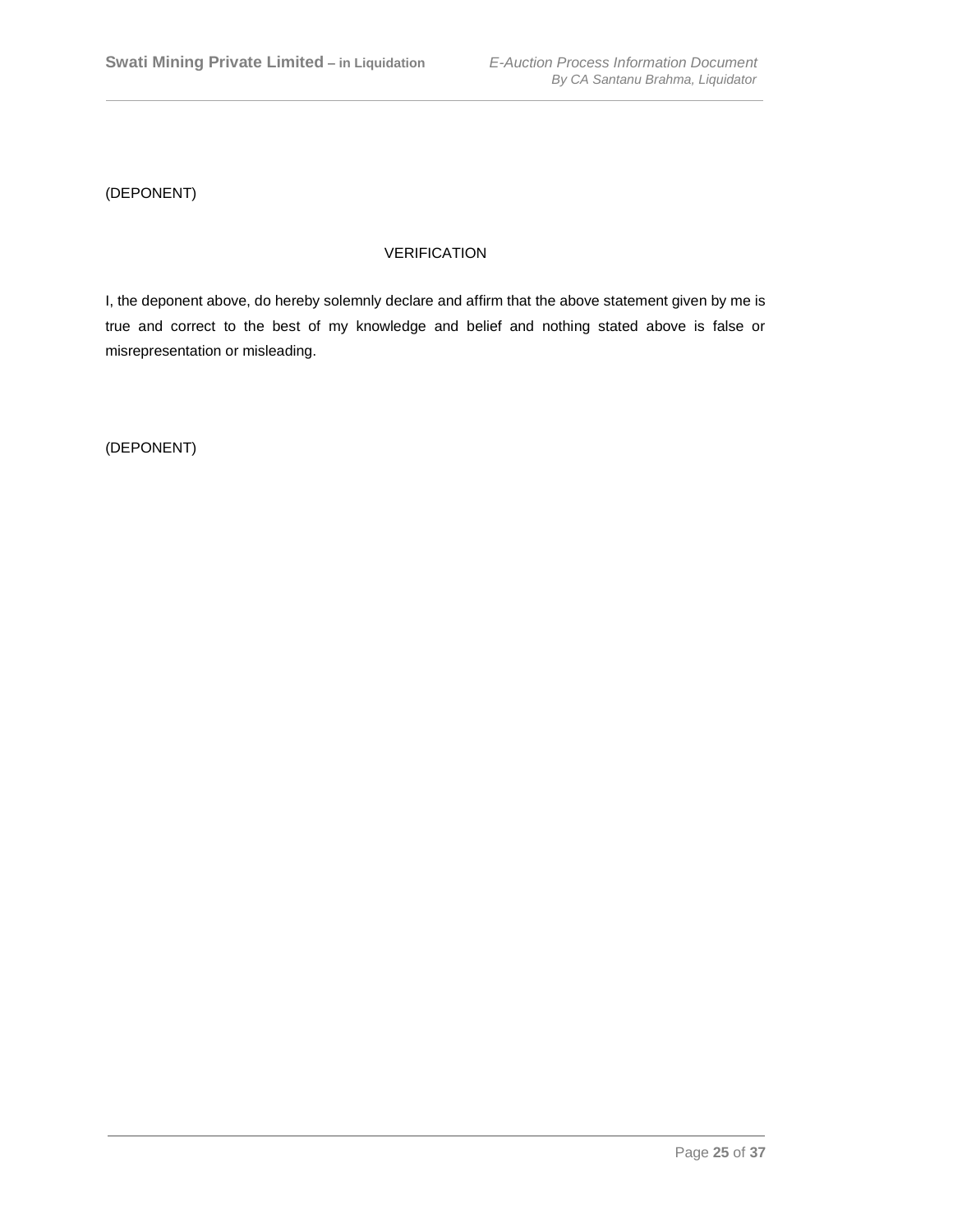# ANNEXURE II

#### **BID Application Form**

#### (Please fill up separate Bid application forms for each property)

Date:

Mr. Santanu Brahma

The Liquidator of Swati Mining Private Limited – In Liquidation

AH-276, Salt Lake, Sector-II, Kolkata - 700091

Dear Sir,

|             | I am desirous in participating in the e-Auction announced by you in the newspaper publication |  |  |  |  |  |  |
|-------------|-----------------------------------------------------------------------------------------------|--|--|--|--|--|--|
|             |                                                                                               |  |  |  |  |  |  |
| Newspaper). |                                                                                               |  |  |  |  |  |  |

#### **Details of Corporate Debtor:**

| <b>Account Number</b>   | 000605033953                                                                              |
|-------------------------|-------------------------------------------------------------------------------------------|
| <b>Beneficiary Name</b> | Swati Mining Private Limited in Liquidation                                               |
| <b>Bank Name</b>        | <b>ICICI Bank</b>                                                                         |
| <b>Branch</b>           | Kolkata R N Mukherjee Branch, Rasoi Court, 20 Sir R<br>N Mukherjee Road, Kolkata - 700001 |
| <b>IFSC Code</b>        | ICIC0000006                                                                               |

#### **Details of Bidder / Bid Price Offered:**

| Name of the Bidder            |  |
|-------------------------------|--|
| <b>Constitution of Bidder</b> |  |
| Contact No.                   |  |
| Email ID                      |  |
| PAN No.                       |  |
| Address                       |  |

#### **Details of Division / Asset:**

| Sr. No. in sale notice for which EMD deposited |  |
|------------------------------------------------|--|
| Description of Division                        |  |
| Reserve Price of Division as per sales Notice  |  |

I/We/M/s. also enclose copies of the required KYC documents. We request you to kindly verify the same and arrange with the auction portals for the issue of an ID and password for us to enable us to take part in the E-Auction.

Date:

Place:

Signature

(Seal in case of company / firm)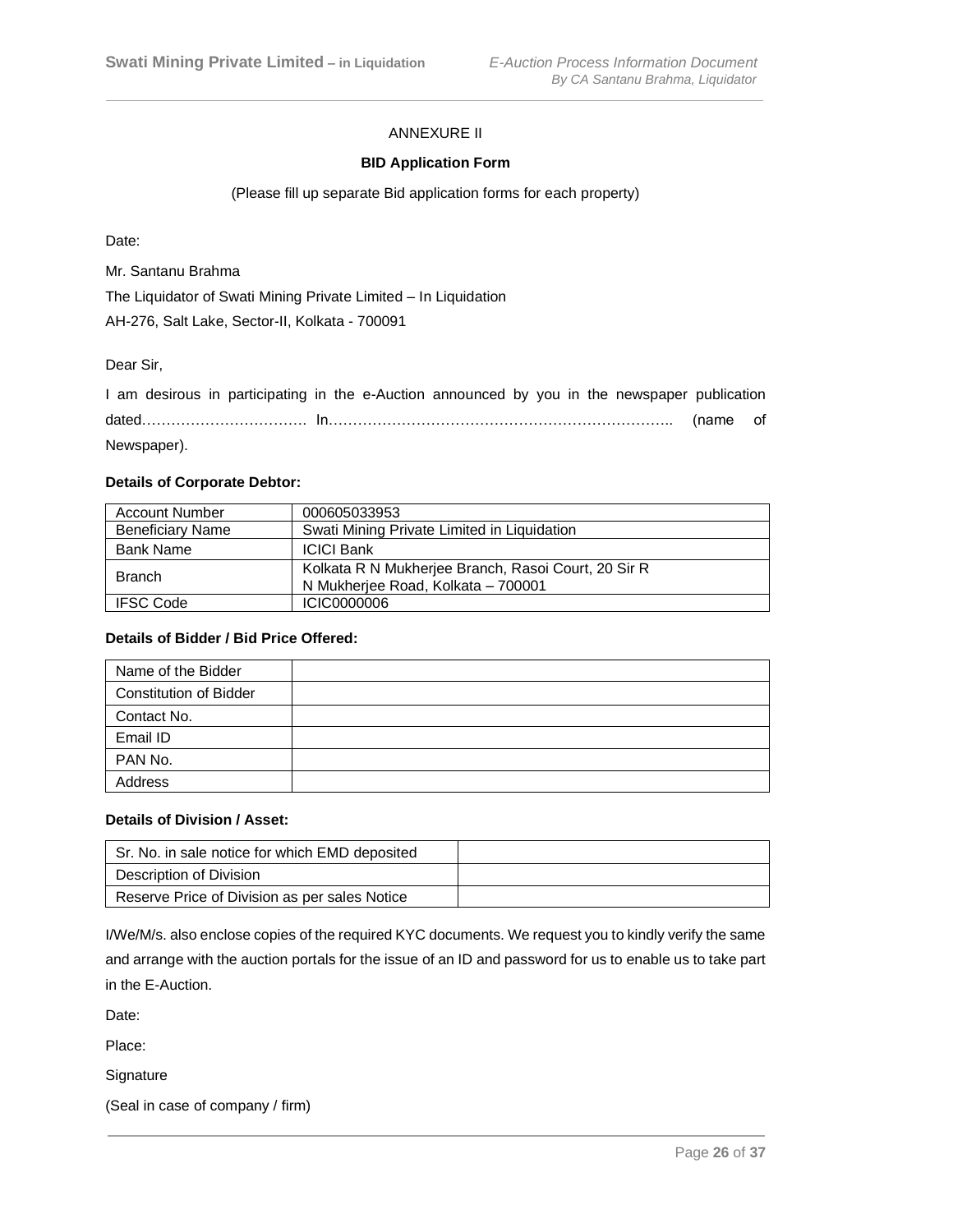#### **Terms and Conditions of the E-auction are as under:**

In addition to the E-Auction Process Information Document, the following terms and conditions apply:

- 1. E-Auction will be conducted on **"As is where is basis", "As is what is basis", "Whatever there is basis", and "No recourse basis"** through approved service provider M/s Right2 Vote Infotech Private Limited The complete E-Auction Process Information Document containing Terms and Conditions of E-Auction, E-Auction Bid form, Eligibility Criteria, Declaration by Bidders, Description of Assets etc. are available on website https://right2vote.in Contact: Mr. Neeraj Gutgutia, Email: neeraj@right2vote.in, Ph. No.: +91 9920591306, Interested bidders will have to search for the mentioned company using the Company's name (Swati Mining Private Limited - In Liquidation).
- 2. The intending bidders are required to deposit Earnest Money Deposit (EMD) amount by Friday 17<sup>th</sup> December 2021 till 5.00 PM either through Demand Draft/NEFT/RTGS in the Account of "Swati Mining Pvt Ltd - In Liquidation", Account No.: 000605033953, ICICI Bank Limited, Branch: Kolkata R N Mukherjee Branch, IFSC Code – ICIC0000006, drawn on any Scheduled Bank. Payment of EMD by Bank DD is required to be deposited by Friday 17<sup>th</sup> December 2021.
- 3. The Name of the intending Bidders eligible to participate in E-auction on the portal (https://right2vote.in) shall be identified by the Liquidator and the E-auction service provider will provide User ID and password by email to eligible bidders prior to the bidding. In case, they do not receive it, they may contact the liquidator by sending an email promptly.
- 4. The EMD (Interest-Free) of the Successful Bidder shall be allowed to be set off against or used as part of the sale consideration in the final payment only and the EMD of unsuccessful bidders shall be refunded by 23<sup>rd</sup> December 2021.
- 5. In case the bid is cancelled, the earnest deposit of the bidder shall be refunded.
- 6. The Successful Bidder shall bear the applicable stamp duties/transfer charge, fees etc. and all the statutory / non- statutory dues, taxes, rates, assessment charges, fees etc. in respect of the property put on auction. The sale certificate/agreement will be issued in the name of the successful bidder only and will not be issued in any other name.
- 7. The Eligible Bidders, participating in the E-Auction, will have to bid for at least the Reserve Price and increase their bid by a minimum incremental amount as mentioned in the table above.
- 8. The Liquidator has the absolute right to accept or reject any or all offer(s) or adjourn/postpone/cancel the e-Auction or withdraw any property or portion thereof from the auction proceeding at any stage without assigning any reason thereof.
- 9. The sale shall be subject to provisions of Insolvency and Bankruptcy Code, 2016 and Regulations made thereunder and any order, directions passed by Hon'ble NCLT/NCLAT.
- 10. E-auction date & Time: 20<sup>th</sup> December 2021 from 11:00 am to 5:00 pm IST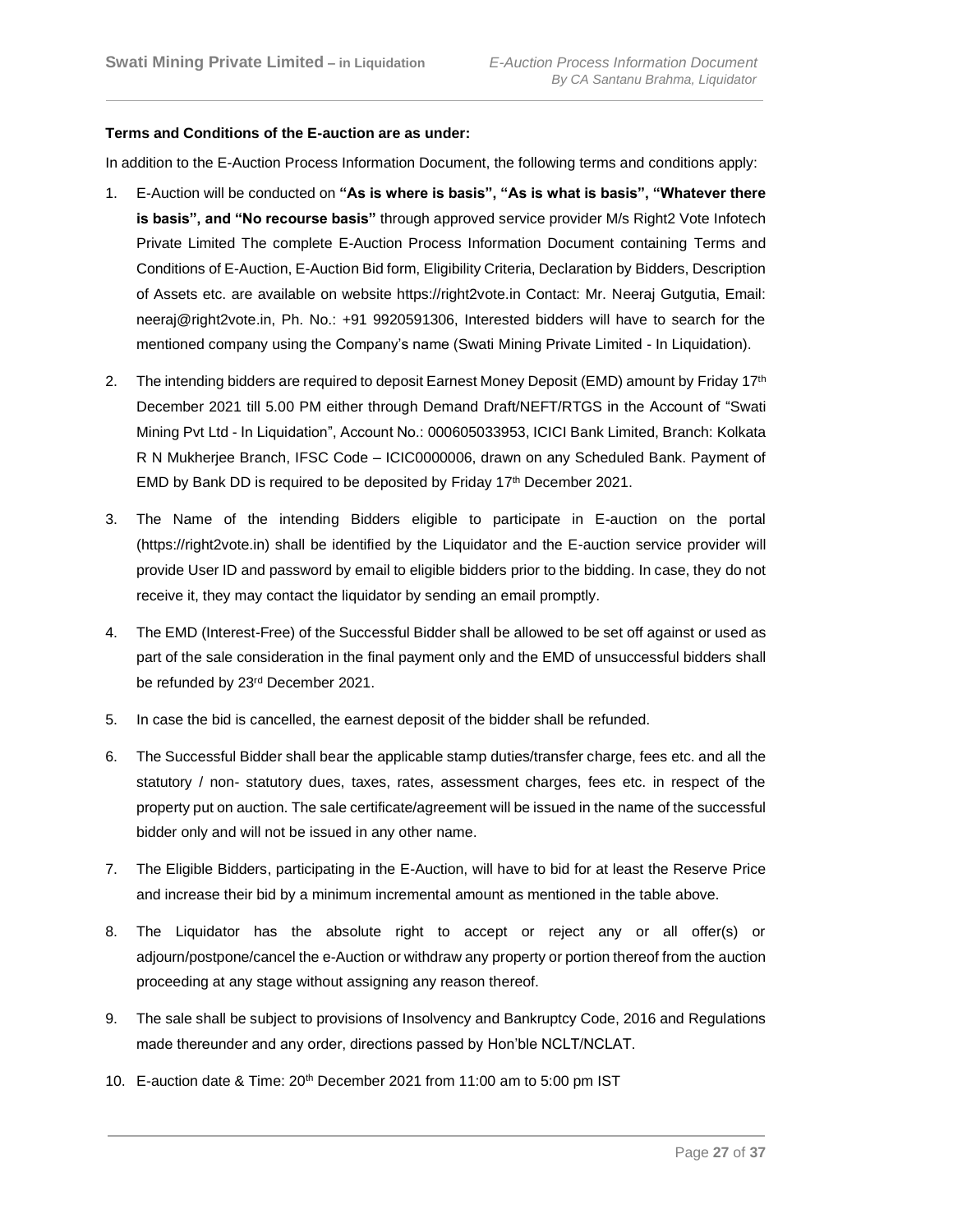- 11. The Bidders should make their own independent inquiries regarding the encumbrances, title of assets put on auction and claims/rights/dues/ affecting the assets and should conduct their own prior to submitting their bid. The E-Auction advertisement does not constitute and will not be deemed to constitute any commitment or any representation of the Liquidator. The details of assets and properties owned by the corporate debtor under sale is being sold with all the existing and future encumbrances/ claims/ dues/demands whether known or unknown to the Liquidator. The liquidator shall not be responsible in any of way for any third-party claims/rights/dues.
- 12. It should be the responsibility of the interested bidders to inspect and satisfy themselves about the property before submission of the bid.
- 13. The liquidator has the right to demand documents from the bidder for the process and in case the documents are not provided, the liquidator may disqualify the bid.
- 14. The e-Auction/ bidding of would be conducted exactly on the scheduled date & Time as mentioned by way of inter-se bidding amongst the bidders. The bidder may improve their offer in multiple of the amount mentioned under the column "Bid Increment Amount" against the bid. In case a bid is placed in the last 5 minutes of the closing time of the e-auction, the closing time will automatically get extended for 5 minutes.
- 15. The decision of Liquidator on declaration of successful bidder shall be final and binding on all the Bidders.

Date:

Place: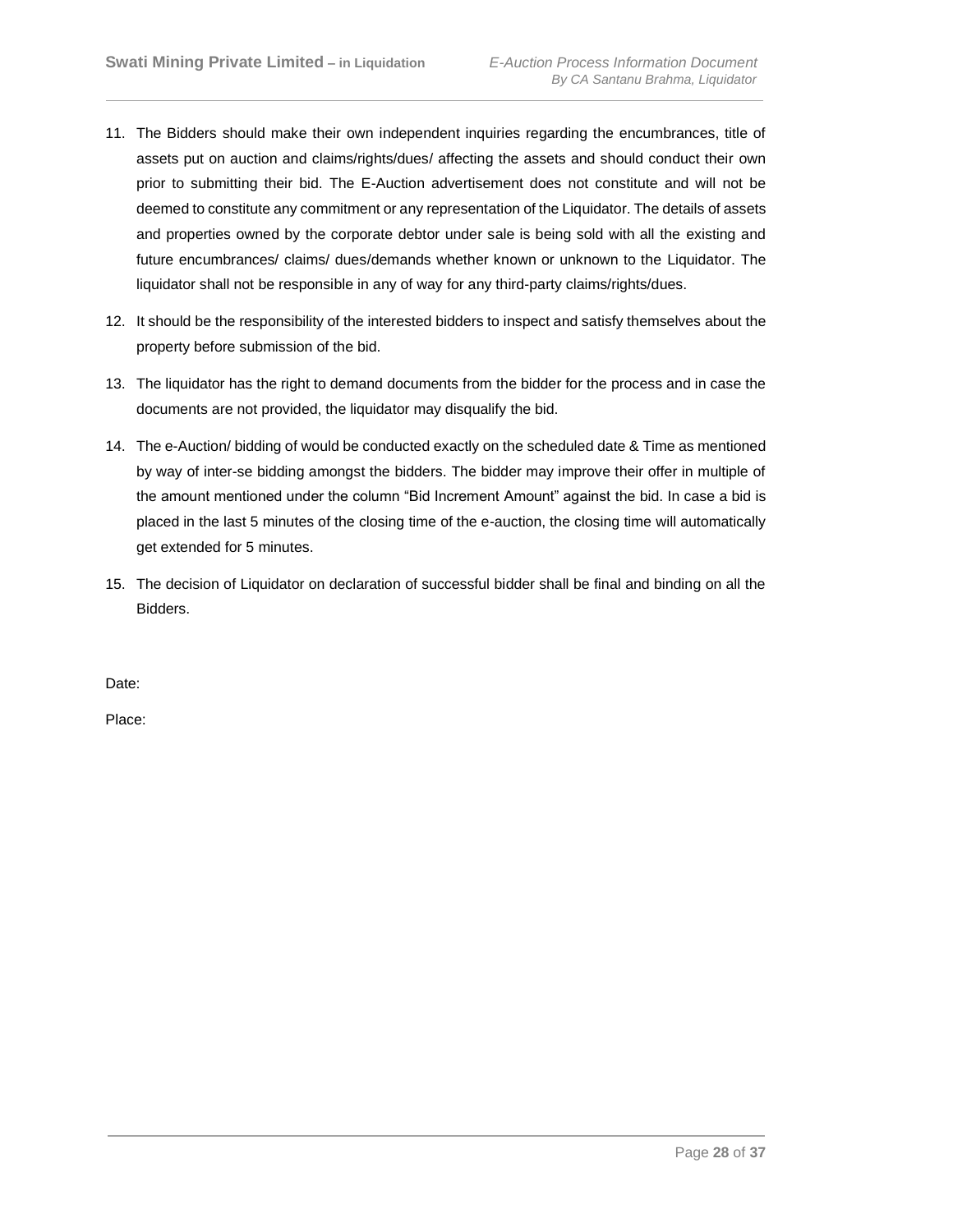# ANNEXURE III

# **Declaration by Bidders**

To,

Mr. Santanu Brahma

The Liquidator of Swati Mining Private Limited – In Liquidation AH-276, Salt Lake, Sector-II, Kolkata - 700091

- 1. I / We, the Bidder (s) aforesaid do hereby state that I / We have read the entire terms and conditions for the sale of assets as specified in the Information Sheet and have understood them fully. I / We, hereby unconditionally agree to confirm with and to be bound by the said terms and conditions and agree to take part in the e-Auction process.
- 2. I / We declare that the Earnest Money Deposit (EMD) and the deposit towards purchase–price have been made by me/us as against my/our bid and that the particulars of remittance and all other information were given by me/us in the online form is true and correct.
- 3. I / We further understand and agree that if any of the statement/information revealed by me/us is found to be incorrect and/or untrue, the bid submitted by me/us is liable to be canceled and in such case, the EMD and/or any monies paid by me/us is liable to be forfeited by the Seller ("Liquidator") and the Seller will be at liberty to annul the offer made to me/us at any point of time.
- 4. I / We also agree that after my /our offer given in my /our bid for the purchase of property (ies) is accepted by the Seller and if, I / We, fail to accept or act upon the terms and conditions of the sale or am/are not able to complete the transaction within the time limit specified for any reason whatsoever and /or fail to fulfill any / all the terms and conditions of the auction and offer letter, the EMD and other monies paid by me/us along with the online form and thereafter, are liable to be forfeited. The timeline for payment of final sale consideration may be extended by the sole discretion of the liquidator, to the extent permissible under the applicable laws and regulations. In case final sale consideration is not paid within the timeline, the liquidator shall forfeit EMD and or Performance BG.
- 5. I / We understand that the EMD of all Bidders shall be retained by the Liquidator and returned only after the successful conclusion of the sale of property (ies). I / We, state that I / We, have fully understood the terms and conditions therein and agree to be bound by the same.
- 6. I / We confirm that our participation in the e-Auction process, submission of bid or acquisition of the property (ies) pursuant to the provisions of the e-Auction Process Information Document will not conflict with, or result in a breach of, or constitute a default under (i) our constitutional documents; or (ii) any applicable laws; or (iii) any authorization or approval of any government agency or body; or (iv) any judgment, order, injunction, decree, or ruling of any court or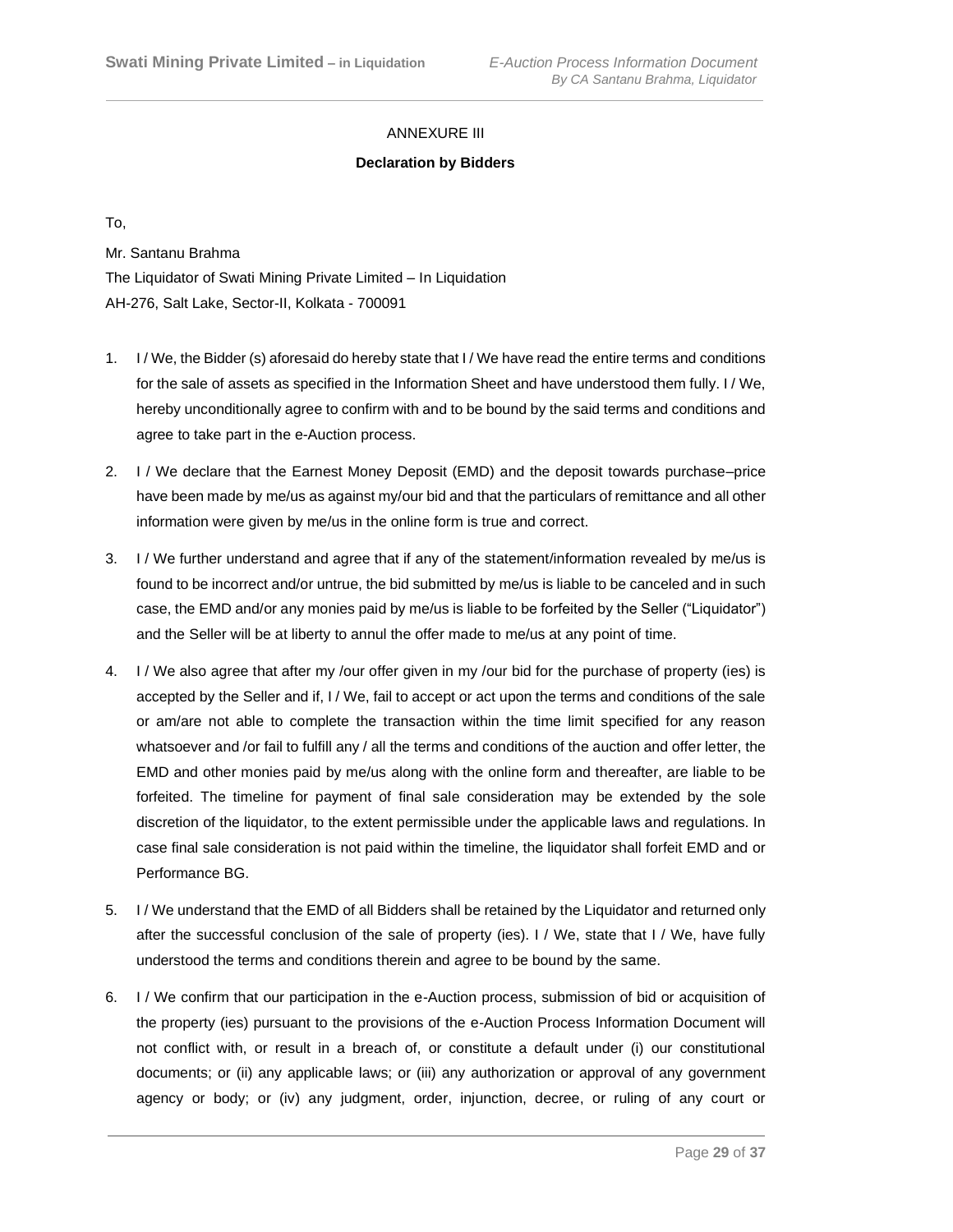governmental authority, domestic or foreign binding on me/us; or (v) any agreement to which I am / we are a party or by which I am / We are bound.

- 7. The decision taken by the Liquidator with respect to the selection of the Successful Bidder and communicated to us shall be binding on me/us.
- 8. I/We also undertake to abide by the additional conditions if announced during the e-Auction including any announcement(s) on correction of and / or additions or deletions to the time of auction portal and property (ies) being offered for sale.
- 9. I/We confirm that the Seller (Liquidator) and his employees, shall not be liable and responsible in any manner whatsoever for my/our failure to access and bid on the e-Auction portal due to any unforeseen circumstances etc. before or during the auction event.
- 10. I/We hereby confirm that I/we are eligible to purchase the assets of the Company under Section 29A of the Insolvency and Bankruptcy Code, 2016.

(Signature with SEAL)

Name: ………………………………………………………………….. Address: ………………………………………………………………..… …………………………………………………………..……… Email:…………………………………………………………. Mobile:………………………………………………………….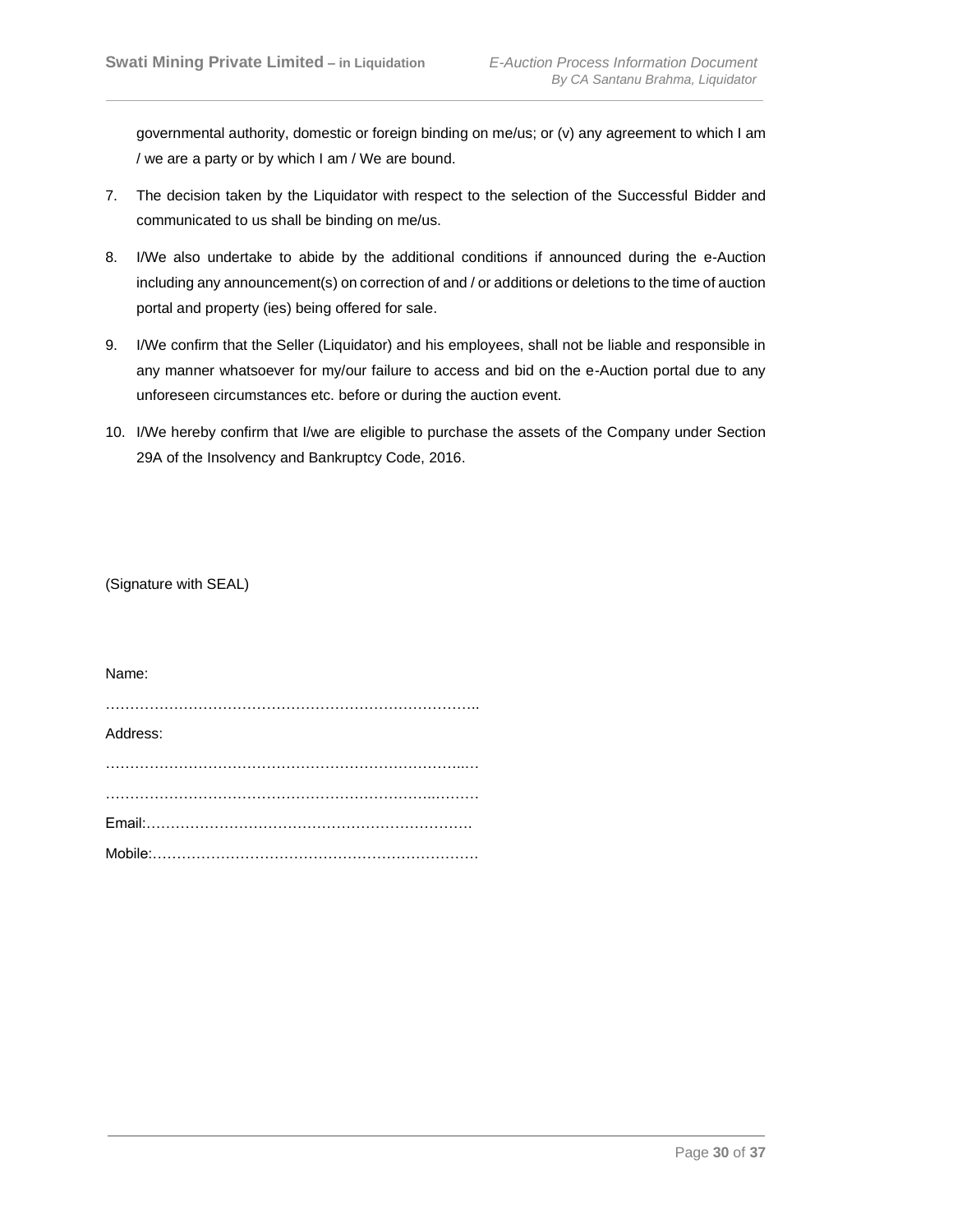# ANNEXURE IV

# **TECHNICAL TERMS & CONDITIONS OF E-AUCTION SALE PROCESS**

- 1. Intending bidders shall have a valid e-mail ID, valid PAN Card and KYC document to register with the E-Auction Service Provider.
- 2. Intending bidders must register with the e-auction service provider.
- 3. Only upon verification of the Online Form and confirmation of remittance of Earnest Money will the Eligible Bidders be declared and thereafter, permitted to access the Platform for bidding for a particular Property/Asset.
- 4. The Bidder shall be solely responsible for all consequences arising out of the bid submitted by him (including any wrongful bidding) and no complaint/ representation will be entertained in this regard by the Agency/ the Seller. Hence, Bidders are cautioned to be careful to check the bid amount and alter/ rectify their bid if required before confirming the bid submitted.
- 5. Bidders should not disclose their User ID as well as password and other material information relating to the bidding to anyone to safeguard its secrecy.
- 6. Bidders are advised to change the password immediately on receipt thereof.
- 7. The Affidavit and declaration as per the format set out in Annexure I and Annexure III must be executed in accordance with applicable law and it must be in issued in accordance with the constitutional documents of the Bidder, if applicable, after obtaining all corporate approvals as may be required. The extract of constitutional documents and certified copies of the corporate approvals must be enclosed with the declaration. In the case of Bidder being an individual, the declaration must be personally signed by the Bidder. In case the Bidder is not an individual, the declaration must be signed by a who is duly authorized to sign the same.
- 8. All the aforementioned documents are required to be uploaded on the portal and the original physical copies thereof shall be provided by the Successful Bidder to the Seller in accordance with the E-Auction Process Information Document.
- 9. All bids placed are legally valid bids and are to be considered as bids from the Bidder himself. Once the bid is placed, the Bidder cannot reduce or withdraw the bid for whatever reason. If done so, the Earnest Money amount shall be forfeited.
- 10. The highest bid on the auction shall supersede all the previous bids of the respective Bidders. The Bidder with the highest offer/ bid does not get any right to demand for acceptance of his bid.
- 11. After the conclusion of the e-auction for each Asset, the Successful Bidder shall be informed through a message generated automatically by the portal, of the outcome of the E-Auction. A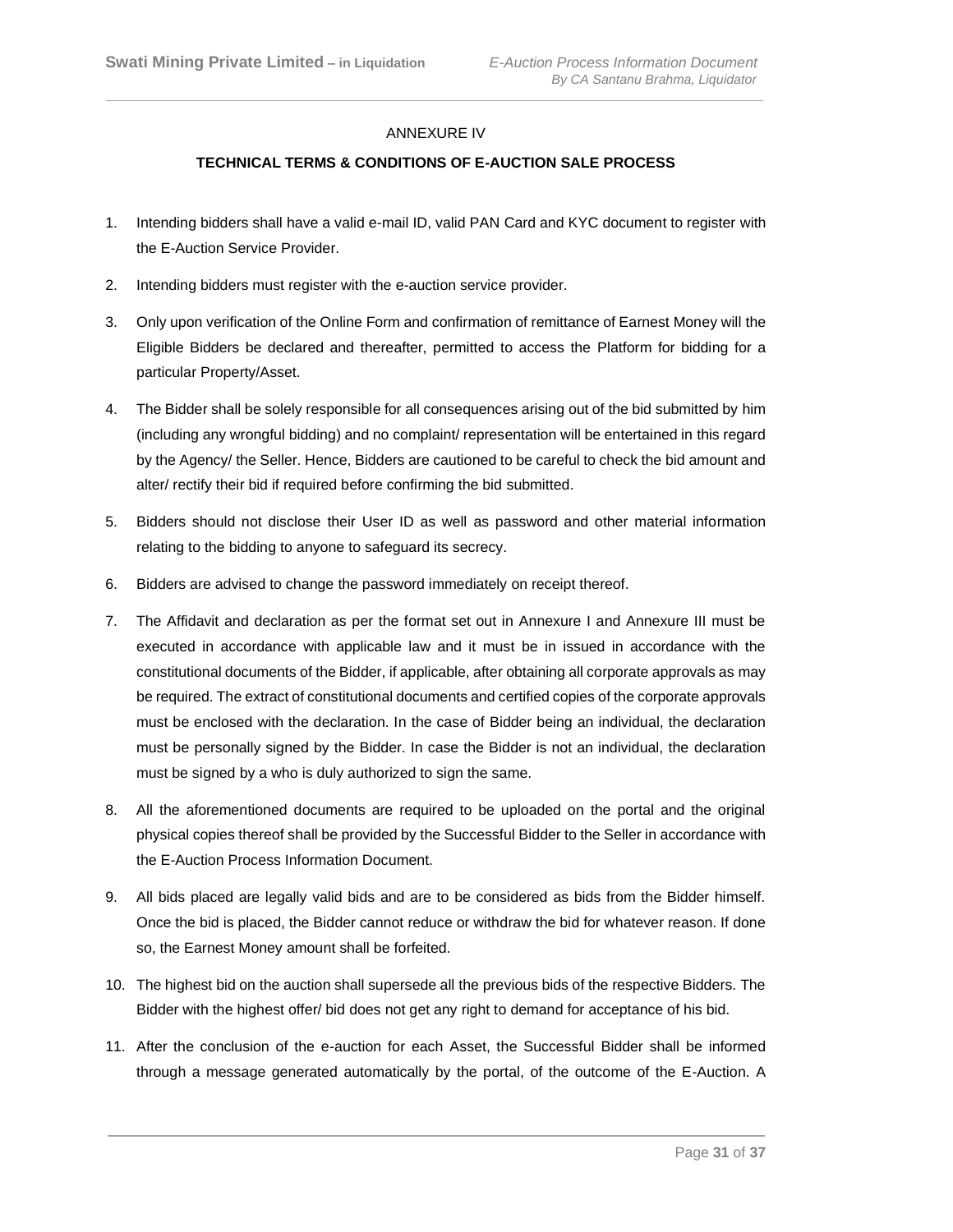separate Intimation shall also be sent to the Successful Bidder. The date of sending the e-mail will be considered as the date of receipt of the Intimation i.e. Date of Intimation.

- 12. Bidders may encounter certain unforeseen problems such as time lag, heavy traffic, and system/ power failure at the Bidder's end. To avoid losing out on bidding because of the above-mentioned reasons, it is advised not to wait for the last moment.
- 13. The conditions of Forfeiture of EMD as defined in the E-Auction Process Information Document shall apply to all the bidders.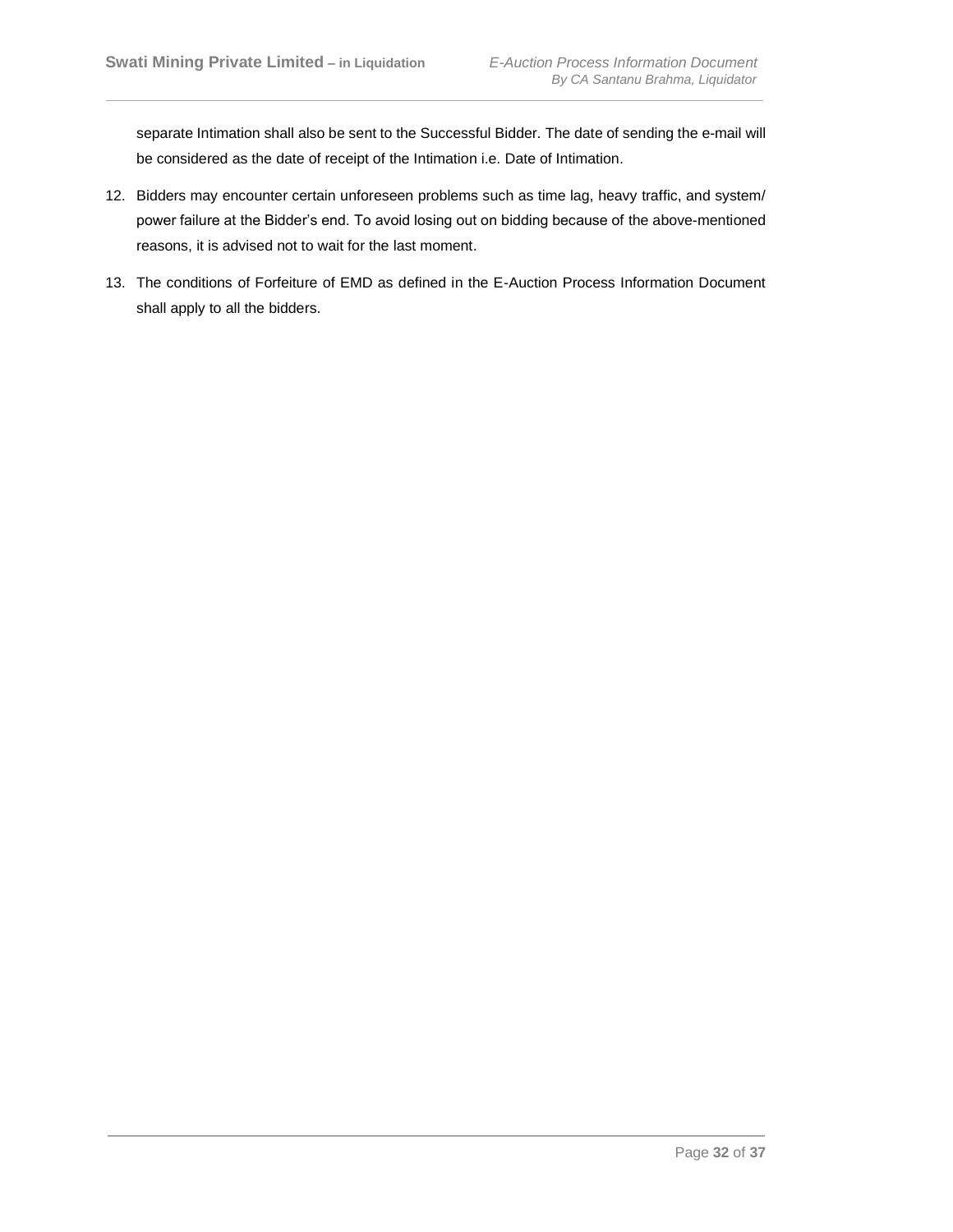# ANNEXURE V

# **LETTER OF INTENT**

To,

[name to be inserted] [address to be inserted] Attn. [.]

Re: E-Auction sale of assets of Corporate Debtor located at …………………….. of Swati Mining Private Limited (In Liquidation) conducted on \_\_\_\_\_\_\_\_\_\_\_\_\_.

Dear Sir/ Ma'am,

- 1. With reference to the above, successful bid was submitted by yourself\_\_\_\_\_\_\_\_\_\_\_ ("Successful Bidder") in relation to E-auction sale of Asset (Asset) of Swati Mining Private Limited (In Liquidation) ("Company") auctioned on \_\_\_\_\_\_\_\_\_.
- 2. You are requested to confirm your acceptance of this Letter of Intent (Loin) within 2 (two) days of the date of issuance hereof with an endorsement stating that this LoI is, "Accepted Unconditionally", under the signature of the authorized director / authorized signatory. Within 90 (ninety) days from the date of issuance of this LoI, you shall pay an aggregate amount of INR as the sale consideration towards purchase of assets ("Sale Consideration") plus any applicable GST, if any, on 100% of the Sale Consideration, demand as set out in the schedule to this LoI. Please note that, failure to accept this LoI within the time period specified may result in your disqualification as the Successful Bidder along with cancellation of this LoI and forfeiture of the Earnest Money deposited, in relation to the captioned transaction issued by the Liquidator ("E-Auction Process Information Document").
- 3. The Liquidator agrees that simultaneously upon full payment of Sale Consideration and any applicable GST, if any, the Liquidator shall execute a deed of sale in your favor for conveyancing on "as is where is", "as is what is", "whatever there is" and "no recourse" basis of the specified Asset, without any representations and warranties on the part of the Liquidator for any encumbrances / statutory liabilities etc. in relation to Asset owned by the corporate debtor.
- 4. This LoI is not a sale confirmation letter and is issued without prejudice to other terms and conditions of the E-Auction Process Information Document. The issuance of this LoI shall not be deemed to be conveying any right, title or interest in the Company or in any manner granting any right against the Liquidator, or their representatives and advisors, except to the extent any right has been created under this LoI.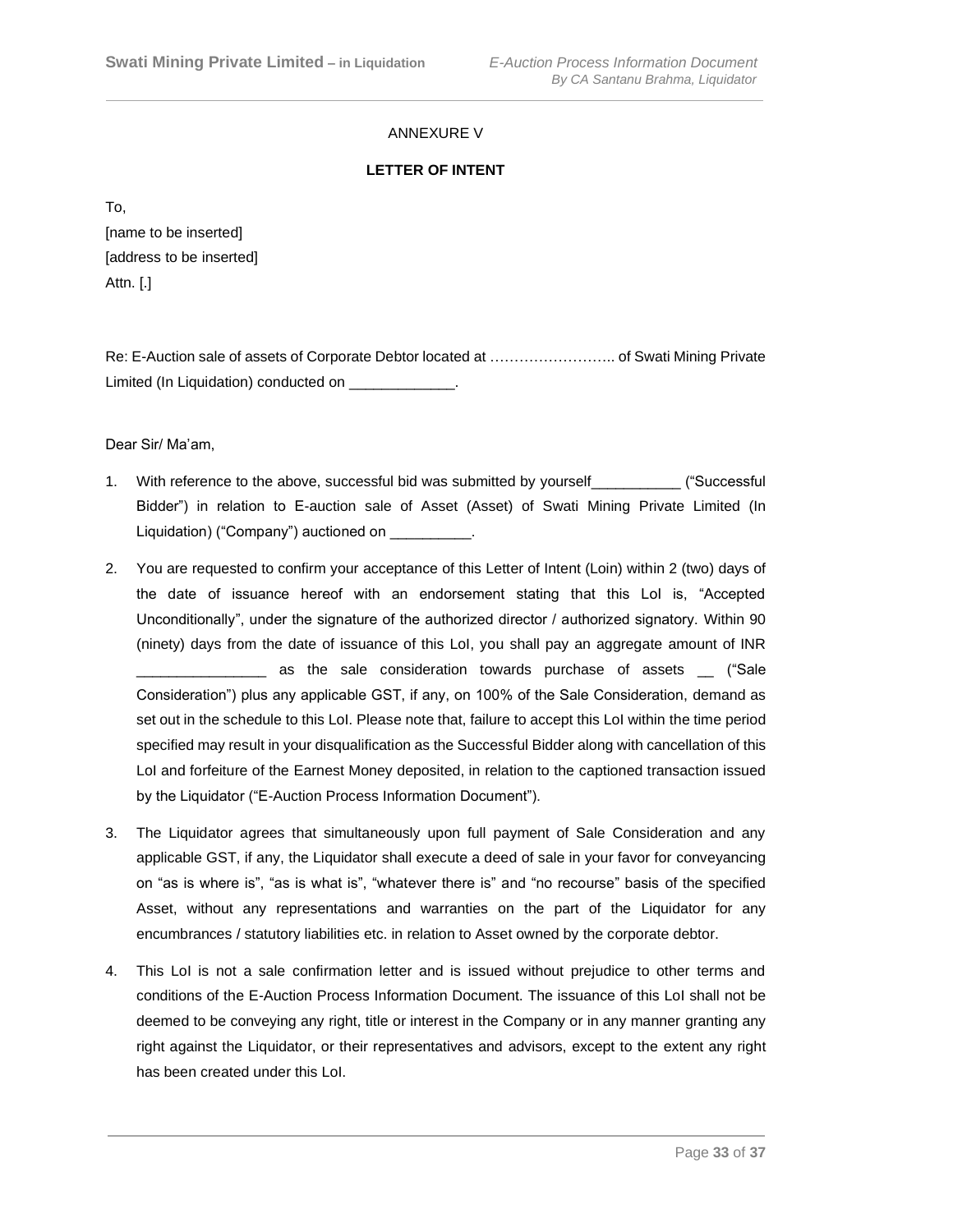- 5. In the event you are found to have made any misrepresentation, wrongful disclosure or misleading declaration of eligibility, this LoI may be revoked and on account of such revocation you shall have no right under this LoI.
- 6. Any contravention of the terms of this LoI, including non- acceptance of the contents hereof within the stipulated time period, shall lead to cancellation of this LoI, unless otherwise provided in the E-Auction Process Information Document.
- 7. You shall keep the contents of this LoI confidential, save and except where any disclosure is required under applicable laws or a disclosure is required for securing financing or to your professional advisors and financiers, who are in each case required in the course of their duties to receive and consider the same for the purpose of advising you in relation to the transaction.
- 8. This LoI shall be governed by, and construed in accordance with, the laws of India and the National Company Law Tribunal, New Delhi Bench shall have exclusive jurisdiction over all disputes arising under, pursuant to and/ or in connection with this LoI.
- 9. Capitalized terms used but not defined herein shall have the meaning ascribed to them in the E-Auction Process Information Document.

You are requested to unconditionally accept this LoI by countersigning this LoI and returning the same to me.

Yours faithfully,

Liquidator

Unconditionally agreed and accepted by:

For

Authorized Signatory

\_\_\_\_\_\_\_\_\_\_\_\_\_\_\_\_\_\_\_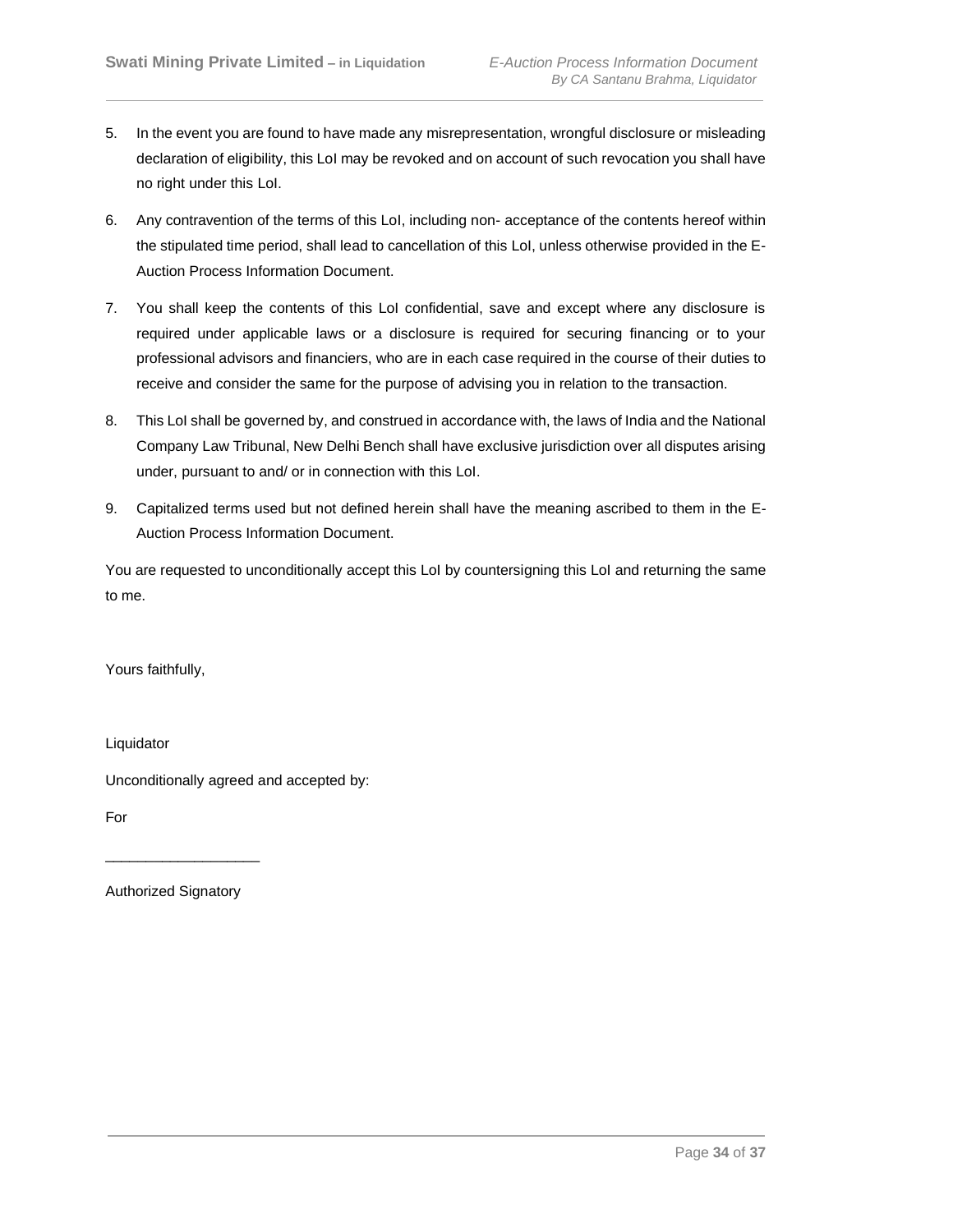# ANNEXURE VI

#### **ASSET BROCHURE**

#### **(This Document is an integral part of the E-Auction Process Document)**

2<sup>nd</sup> E-Auction of Sale of Assets M/s. Swati Mining Private Limited – In Liquidation on "As is where is basis", "As is what is basis", "Whatever there is basis", and "No recourse basis" and the proposed sale of assets of the Company do not entail the transfer of any other title, except the title which the Company had on its assets as on date of transfer. The Liquidator does [not take or assume a](https://right2vote.in/)ny responsibility for any shortfall or defect or shortcoming in the moveable/immovable assets of the Company. The sale will be done by the Liquidator through the e-auction platform https://right2vote.in

#### **Asset Details: Motor Vehicle – BMW X1 (WB 06F 4311)**

#### **Attention:**

- a) The picture of the car may differ from the actual. Physical verification of the vehicle and documents is recommended.
- b) The car is parked at 'M. S. Parking' Kona More, Khaliya, NH-6, Howrah 711114

#### **1. Pictures Of The Car:**



#### **2. Certificate Of Registrastion:**

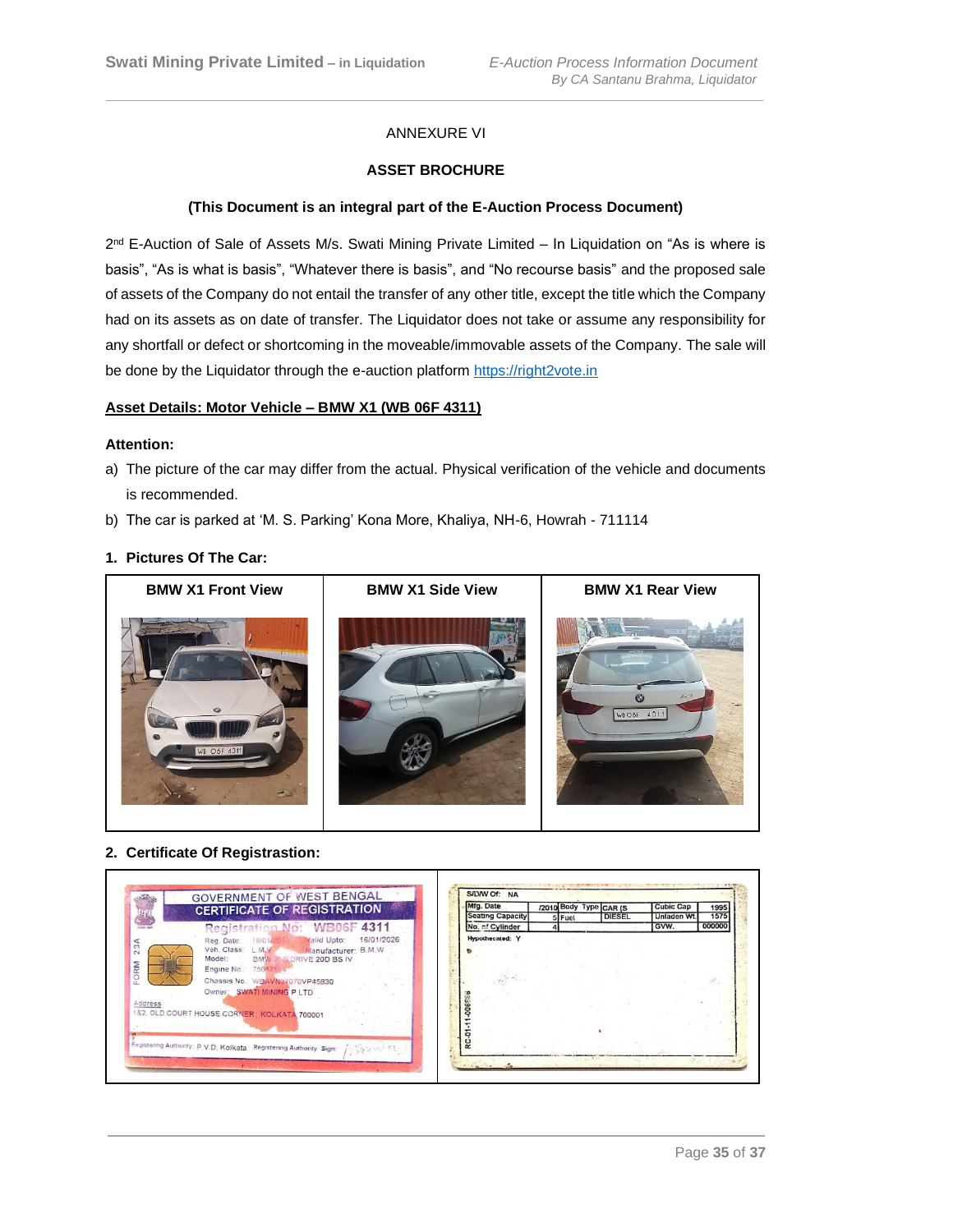**3. No Objection Certificate From The Financier**

|                                                                                                                                                                                                                                                                                                                             | <b>BMW Hnancial</b> Services<br>India                                                                                                                                                                                              |                                                 | <b>BMW I-mancial Services</b><br>India                                                                                                            |
|-----------------------------------------------------------------------------------------------------------------------------------------------------------------------------------------------------------------------------------------------------------------------------------------------------------------------------|------------------------------------------------------------------------------------------------------------------------------------------------------------------------------------------------------------------------------------|-------------------------------------------------|---------------------------------------------------------------------------------------------------------------------------------------------------|
|                                                                                                                                                                                                                                                                                                                             |                                                                                                                                                                                                                                    |                                                 | No Objection Certificate                                                                                                                          |
|                                                                                                                                                                                                                                                                                                                             |                                                                                                                                                                                                                                    |                                                 | Date: 06/02/2018                                                                                                                                  |
|                                                                                                                                                                                                                                                                                                                             | tw. Fobruary 06, 2018                                                                                                                                                                                                              |                                                 | To,                                                                                                                                               |
| Customer Name of<br>Customar Publishers                                                                                                                                                                                                                                                                                     | Swati Mining Private Limited<br>182. Old Court House Corner, 3rd Floor,<br>Tobacco House, Near Lal Bazar Police HQ,<br>Kolkata-700001, West Bengal                                                                                 |                                                 | The Regional Transport Office                                                                                                                     |
|                                                                                                                                                                                                                                                                                                                             | ra +91 9830149367                                                                                                                                                                                                                  |                                                 |                                                                                                                                                   |
| Donal Number                                                                                                                                                                                                                                                                                                                | CN00003084<br>says Retail Loan Closure                                                                                                                                                                                             |                                                 |                                                                                                                                                   |
|                                                                                                                                                                                                                                                                                                                             |                                                                                                                                                                                                                                    |                                                 | Subject: No Objection Certificate for the Removal of Hypothecation / Lessor                                                                       |
|                                                                                                                                                                                                                                                                                                                             | Dear Valued Customer.                                                                                                                                                                                                              |                                                 | Loan/Lease Contract No.: CN00003084                                                                                                               |
|                                                                                                                                                                                                                                                                                                                             | This is in reference to your Retail Loan Contract: CN00003084                                                                                                                                                                      |                                                 | Registration No.: WB06F4311                                                                                                                       |
|                                                                                                                                                                                                                                                                                                                             | We would like to confirm that the closure has been successfully implemented in our records.                                                                                                                                        |                                                 |                                                                                                                                                   |
|                                                                                                                                                                                                                                                                                                                             | Please find enclosed the following:                                                                                                                                                                                                |                                                 | Chassis No.; WBAVN37070VP45830                                                                                                                    |
|                                                                                                                                                                                                                                                                                                                             | No Objection Certificate                                                                                                                                                                                                           |                                                 | Dear Sir / Madam.                                                                                                                                 |
|                                                                                                                                                                                                                                                                                                                             | - 2 Copies of Farm - 35                                                                                                                                                                                                            |                                                 | This is to inform you / bring to your notice that the vehicle loan agreement with our                                                             |
|                                                                                                                                                                                                                                                                                                                             | Please note that you will be required to submit the No Objection Cartificate and the two copies of<br>Form-35 to your Regional Transport Office (RTO), in order to remove the hypothecation from your<br>Registration Certificate. |                                                 | customer Swati Mining Private Limited, to whom we have financed/leased a<br>BMW X Series X1sDrive2.0d Cool Elegance (LE), has been terminated. We |
|                                                                                                                                                                                                                                                                                                                             |                                                                                                                                                                                                                                    |                                                 | request you to remove our hypothecation/ lessor from the Registration Certificate                                                                 |
|                                                                                                                                                                                                                                                                                                                             | We further confirm that we have no objection for filing the Form CHG - 4 if any as per your loan<br>contract with regard to the satisfaction of Charge created.                                                                    |                                                 | of the above vehicle.                                                                                                                             |
|                                                                                                                                                                                                                                                                                                                             | We wish you the very best and hopo we could be of service in future.                                                                                                                                                               |                                                 | Thanking You,                                                                                                                                     |
|                                                                                                                                                                                                                                                                                                                             | We would like to inform you that the old unused/security cheques will be destroyed.                                                                                                                                                |                                                 | For BMW India Financial Services Private Limited                                                                                                  |
|                                                                                                                                                                                                                                                                                                                             | For any further clarification, you may contact out Customer Interaction Centre.                                                                                                                                                    |                                                 |                                                                                                                                                   |
| Company<br>Englished Bank<br>France Second<br>Price Scotter Seconds<br>Cast Miller Scotter Scotter                                                                                                                                                                                                                          | Best rogards,<br>Questi                                                                                                                                                                                                            |                                                 |                                                                                                                                                   |
| ciste ExpOrtery                                                                                                                                                                                                                                                                                                             | forat nagar<br><b>National Authorized Signatory</b>                                                                                                                                                                                |                                                 | <b>Mitfinnzed Signator</b><br>(Authorized Signatory)                                                                                              |
| Budmarks 10- Team C                                                                                                                                                                                                                                                                                                         | <b>BMW Financial Services</b>                                                                                                                                                                                                      |                                                 |                                                                                                                                                   |
| <b>WE</b><br>Customa Mondan Coran                                                                                                                                                                                                                                                                                           |                                                                                                                                                                                                                                    | Risica bevira                                   | Note: This certificate is valid till 90 days from the date of issue.                                                                              |
| www.communications.com                                                                                                                                                                                                                                                                                                      |                                                                                                                                                                                                                                    | ABMVDas Constru                                 |                                                                                                                                                   |
| $\begin{array}{r} \begin{array}{c} \text{the case}\\ \text{in } \mathbb{R} \end{array} \\ \begin{array}{c} \text{in } \mathbb{R} \end{array} \\ \begin{array}{c} \text{in } \mathbb{R} \end{array} \\ \begin{array}{c} \text{in } \mathbb{R} \end{array} \\ \begin{array}{c} \text{in } \mathbb{R} \end{array} \end{array}$ |                                                                                                                                                                                                                                    | <b>ELY CAMER</b>                                |                                                                                                                                                   |
| $- 50000222$                                                                                                                                                                                                                                                                                                                |                                                                                                                                                                                                                                    |                                                 |                                                                                                                                                   |
|                                                                                                                                                                                                                                                                                                                             |                                                                                                                                                                                                                                    | <b>Growinsing Gott</b><br>and Concentivenisme a |                                                                                                                                                   |

# **Attention:**

NOC from Financier dated 06-Feb-2018, the validity of which has expired within 90 days of its issue.

**4. Form No. 35 Issued By The Financier**

| Form 35                                                                                                                                                                                                     |                                                                                            |                           |                                                                    |                                                                                                                                                                                                             |
|-------------------------------------------------------------------------------------------------------------------------------------------------------------------------------------------------------------|--------------------------------------------------------------------------------------------|---------------------------|--------------------------------------------------------------------|-------------------------------------------------------------------------------------------------------------------------------------------------------------------------------------------------------------|
| [See Ruie 61 (1)]                                                                                                                                                                                           |                                                                                            |                           |                                                                    | Form 35<br>[See Rule 61 (1)]                                                                                                                                                                                |
| Notice of Termination of an agreement of Hire purchase/Lease/Hypothecation                                                                                                                                  |                                                                                            |                           |                                                                    | Notice of Termination of an agreement of Hire purchase/Lease/Hypothecation                                                                                                                                  |
| (To be made in duplicate and the duplicate copy with the endorsement of the Registoring Authority to<br>be returned to the financier simultaneously on making the entry in the Certificate of Registration) |                                                                                            |                           |                                                                    | (To be made in duplicate and the duplicate copy with the endorsement of the Recistering Authority to<br>be returned to the financies simultaneously on making the entry in the Certificate of Registration) |
|                                                                                                                                                                                                             |                                                                                            |                           |                                                                    |                                                                                                                                                                                                             |
| To.<br>The Registering Authority                                                                                                                                                                            |                                                                                            | The Registering Authority |                                                                    |                                                                                                                                                                                                             |
|                                                                                                                                                                                                             |                                                                                            |                           |                                                                    |                                                                                                                                                                                                             |
| We frereby declare that the agreement of Hire Purchase/ Lease/ Hypothecation* entered into between us                                                                                                       |                                                                                            |                           |                                                                    | We hereby declare that the agreement of Hire Purchase/ Lease/ Hypothecation* entered into between us                                                                                                        |
| has been terminated. We therefore request that the note endorsed in the Certificate of Registration of<br>Vehicle No WB06F4311 and Chassis No. WBAVN37070VP45830, in respect of the said Agreement          |                                                                                            |                           |                                                                    | has been terminated. We therefore request that the note endorsed in the Cartificate of Registration of<br>Vehicle No WB06F4311 and Chassis No. WBAVN37070VP45830, in respect of the said Agreement          |
| between us be cancelled.                                                                                                                                                                                    |                                                                                            | between us be cancelled.  |                                                                    |                                                                                                                                                                                                             |
| The Certificate of Registration together with the fee is anciosed.                                                                                                                                          |                                                                                            |                           | The Certificate of Registration together with the fee is enclosed. |                                                                                                                                                                                                             |
| $C$ Date                                                                                                                                                                                                    |                                                                                            | $\sim$ Data               |                                                                    |                                                                                                                                                                                                             |
|                                                                                                                                                                                                             | Signature or thumb impression of the Registeraci Owner                                     |                           |                                                                    | Signature or thumb impression of the Registered Owner:                                                                                                                                                      |
|                                                                                                                                                                                                             |                                                                                            |                           |                                                                    |                                                                                                                                                                                                             |
| Date: February 06, 2018                                                                                                                                                                                     | Signature of the Finant                                                                    | Date: February 06, 2018   |                                                                    | Signature of the                                                                                                                                                                                            |
| *Strike out whichever is not applicable                                                                                                                                                                     |                                                                                            |                           | *Strike out whichever is not applicable                            |                                                                                                                                                                                                             |
|                                                                                                                                                                                                             |                                                                                            |                           |                                                                    |                                                                                                                                                                                                             |
| <b>OFFICE ENDORSEMENT</b>                                                                                                                                                                                   |                                                                                            |                           |                                                                    | OFFICE ENDORSEMENT                                                                                                                                                                                          |
| Ref. No. datou datou Office of the                                                                                                                                                                          |                                                                                            | Ref. No.                  | dated                                                              | Office of the                                                                                                                                                                                               |
| The cancellation of the entry of an agreement as requested above is recorded in this Office                                                                                                                 |                                                                                            |                           |                                                                    | The cancelation of the entry of an agreement as requested above is recorded in this Office.                                                                                                                 |
| Registration Record Form 24 and Registration Certificate on _____________________                                                                                                                           | (clate)                                                                                    |                           | Registration Record Form 24 and Registration Certificate on        | tototoli                                                                                                                                                                                                    |
| Date                                                                                                                                                                                                        |                                                                                            | Dete                      |                                                                    |                                                                                                                                                                                                             |
|                                                                                                                                                                                                             | Signature of the Registering Authority                                                     |                           |                                                                    | Signature of the Registering Authority                                                                                                                                                                      |
|                                                                                                                                                                                                             |                                                                                            |                           |                                                                    |                                                                                                                                                                                                             |
|                                                                                                                                                                                                             |                                                                                            |                           |                                                                    |                                                                                                                                                                                                             |
|                                                                                                                                                                                                             |                                                                                            |                           |                                                                    |                                                                                                                                                                                                             |
|                                                                                                                                                                                                             |                                                                                            |                           |                                                                    |                                                                                                                                                                                                             |
|                                                                                                                                                                                                             |                                                                                            |                           |                                                                    |                                                                                                                                                                                                             |
| BWW India Financial Services Private Limited,                                                                                                                                                               | <b>BMW India Financial Services Pvt. Ltd.</b><br>DLF Cyber City, Phose II, Dataing No. 10, |                           | BMW india Financial Services Private Limited.                      | BMW India Financial Services Pvt Ltd.                                                                                                                                                                       |
| To.                                                                                                                                                                                                         | Tower-C, 14th Floor, Garagnam-122002                                                       | To.                       |                                                                    | DLF Cyber City, Phase-II, Building No. 10.<br>Tower-C, 14th Ploor, Gungram-122002                                                                                                                           |
| The Registering Authority                                                                                                                                                                                   | Haryana, India                                                                             | The Registering Authority |                                                                    | Haryana, India                                                                                                                                                                                              |
| (To be sent to both the above parties by Registered Post - acknowledgement due)                                                                                                                             |                                                                                            |                           |                                                                    | (To be sent to both the above parties by Registered Post - apknowledgement due)                                                                                                                             |
|                                                                                                                                                                                                             |                                                                                            |                           |                                                                    |                                                                                                                                                                                                             |
|                                                                                                                                                                                                             |                                                                                            |                           |                                                                    |                                                                                                                                                                                                             |
|                                                                                                                                                                                                             |                                                                                            |                           |                                                                    |                                                                                                                                                                                                             |
|                                                                                                                                                                                                             |                                                                                            |                           |                                                                    |                                                                                                                                                                                                             |
|                                                                                                                                                                                                             |                                                                                            |                           |                                                                    |                                                                                                                                                                                                             |
|                                                                                                                                                                                                             |                                                                                            |                           |                                                                    |                                                                                                                                                                                                             |

# **Attention:**

The Form No. 35 have been issued by the Financier on 06-Feb-2018.